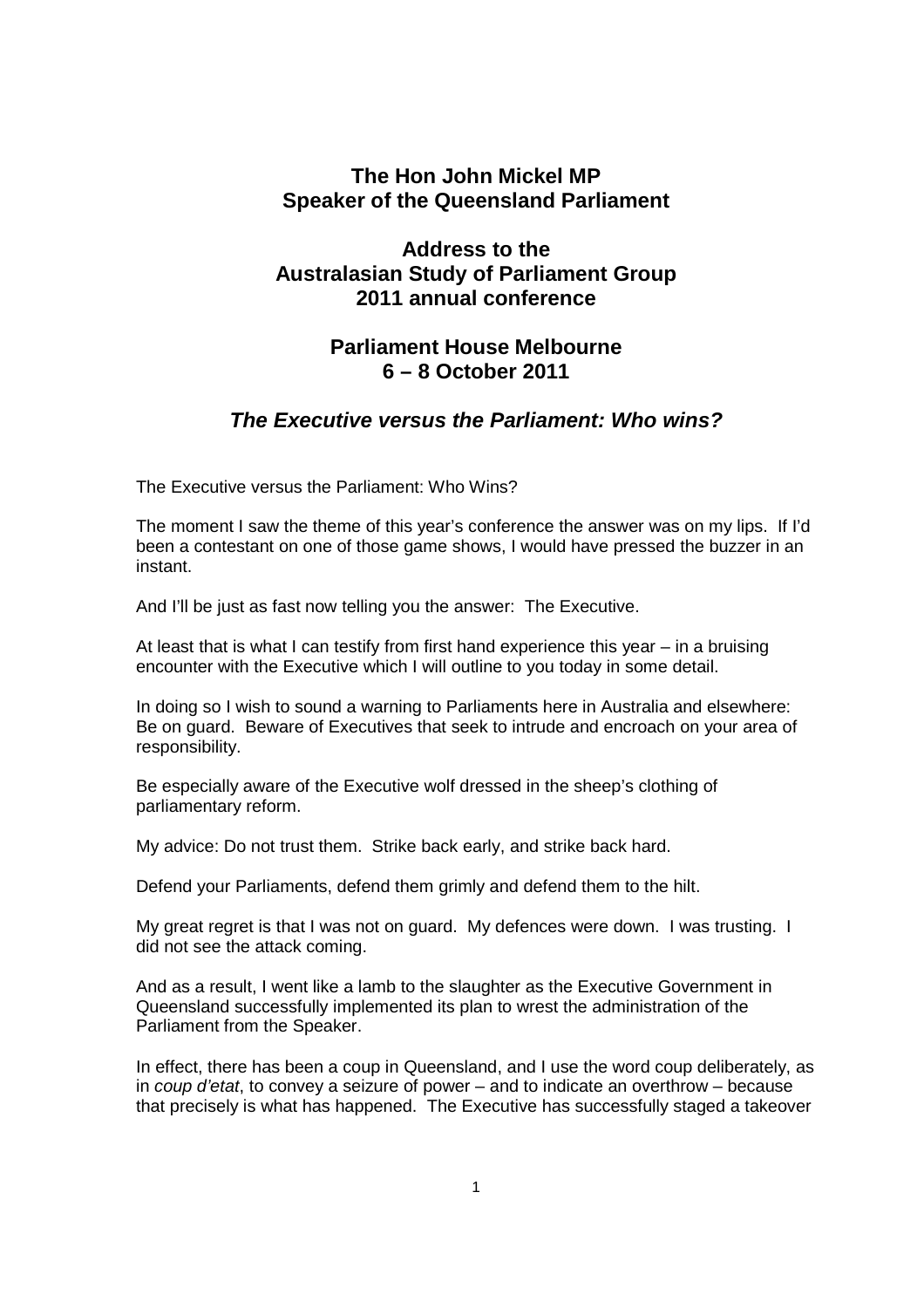of the administration of the Parliament by installing a management committee which excludes the Speaker, but includes the Premier and Deputy Premier.

How did this happen? How, you might well ask, could an Executive simply walk in, shove the Speaker aside and take over the running of the Parliament – without someone stopping them.

How could an Executive overturn centuries of tradition, spurn Westminster convention and practice, treat the separation of powers as a joke, and get away with it.

I'll tell you how: by stealth and subterfuge – and just as importantly by being not just prepared to do it, but determined to do it. A few other factors went into the mix, as I'll explain.

Firstly, let's rewind 12 months, back to this time last year.

I had no inkling then of what lay ahead. If asked at the time, I would have said that there was nothing out of the ordinary in terms of the respective roles of the Executive and the Parliament and the relationship between them.

To me, it all appeared fairly normal, and I had no reason to believe it would not continue in that vein – in other words, business as usual.

Little did I know that a plan was being hatched at that very time that involved a seismic change to the position of Speaker.

It was a plan to sideline the Speaker from the running of the Parliament, and to transfer the Speaker's administrative role and duties to a new management committee that included the Executive's two most senior members – the Premier and the Deputy Premier.

The incubator for this plan was a parliamentary committee that had been set up in February of last year to run the ruler over the Parliament's committee system.

By this time last year that committee, the Committee System Review Committee, was at the stage of formulating its report and recommendations.

What I did not know was that the committee had decided to look at more than the Parliament's committee system. It had decided to involve itself in how the Parliament was managed and administered.

I referred a little earlier to stealth and subterfuge. Well, in the Review Committee, we had it in spades.

You see, the Review Committee's terms of reference, were quite clear: the committee was to consider how the parliamentary oversight of legislation could be enhanced and how the existing parliamentary committee system could be strengthened to enhance accountability. This is what the terms of reference said: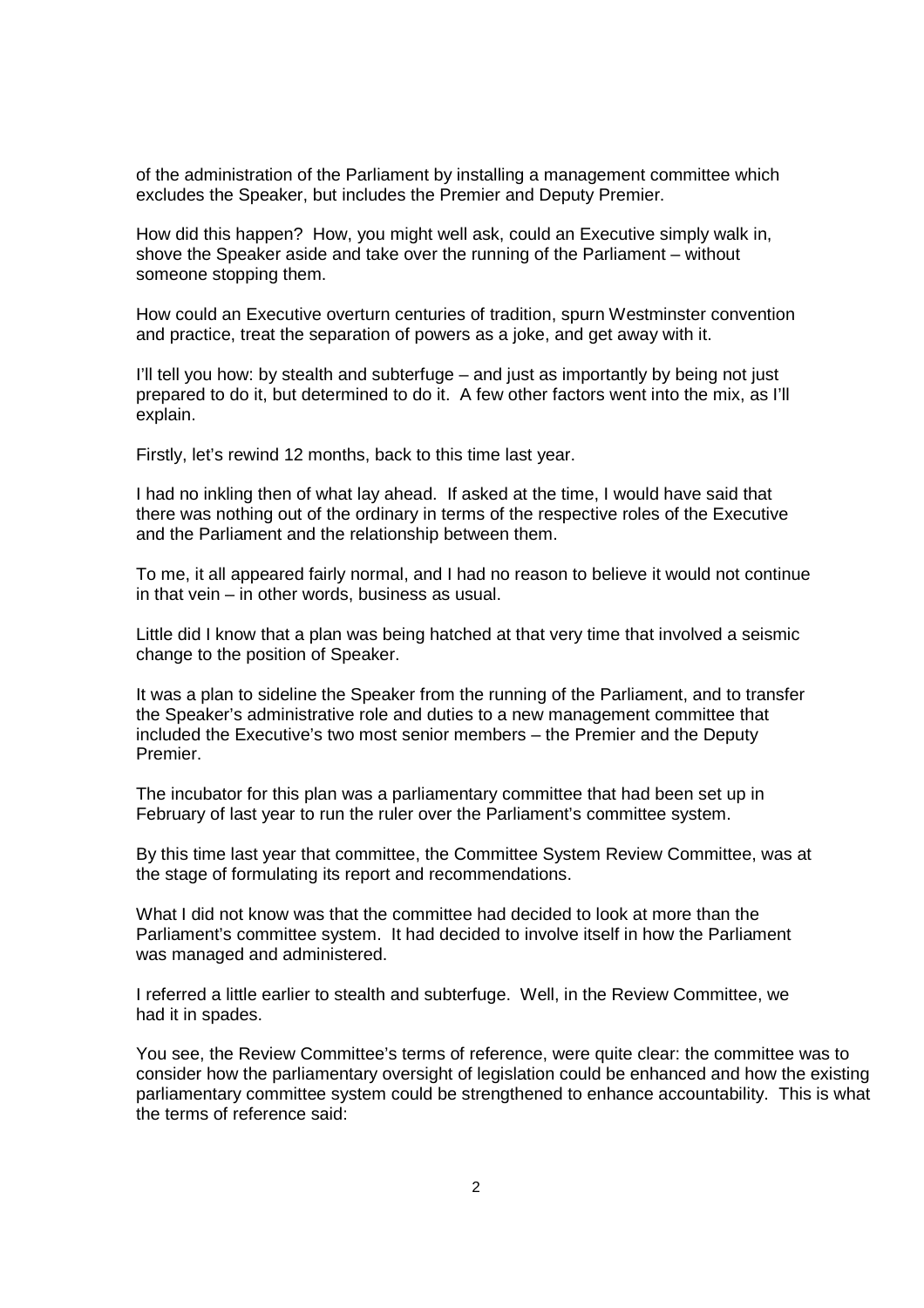A select committee, to be known as the Review of the Parliamentary Committee System Committee, be appointed to conduct an inquiry and report on how the Parliamentary oversight of legislation could be enhanced and how the existing Parliamentary Committee system could be strengthened to enhance accountability.

In undertaking this inquiry, the committee should consider —

• the role of Parliamentary committees in both Australian and international jurisdictions in examining legislative proposals, particularly those with unicameral parliaments • timely and cost effective ways by which Queensland Parliamentary Committees can more effectively evaluate and examine legislative proposals

• the effectiveness of the operation of the committee structure of the 53rd Parliament following the restructure of the committee system on 23 April 2009.

The committee should include in its report options on models for structuring the Queensland Parliamentary Committee system.

These terms of reference are all about the role of parliamentary committees in terms of the oversight of legislation and strengthening accountability. The context is quite specific.

The terms of reference certainly did not provide for a review of the management and administration of the Parliament, and the Speaker's role in this regard.

This, however, did not prevent the Review Committee from bringing down a report that included recommendations which had absolutely nothing to do with the role of parliamentary committees and the oversight of legislation, and everything to do with the administration of the Parliament, and the Speaker's role in that regard

In other words, the Review Committee blatantly ignored its terms of reference.

But more seriously than that, it told no-one.

I had appeared before the Review Committee in August last year. As Speaker, I was responsible for the administration of the Parliament. But did the committee tell me that it was considering changes to the role of Speaker that would strip me of my administrative role? At that time, or at any other time?

No. It did not breathe a word. The cone of silence was well in truly in place as the committee prepared its report and recommendations.

No one had made a submission on the role of Speaker or the administration of the Parliament – not me or anyone else – for the very simple reason that no one knew or suspected that the Review Committee was considering this.

Had I known, I most definitely would have made a submission. But I was kept in the dark – duped and deceived – along with everyone else.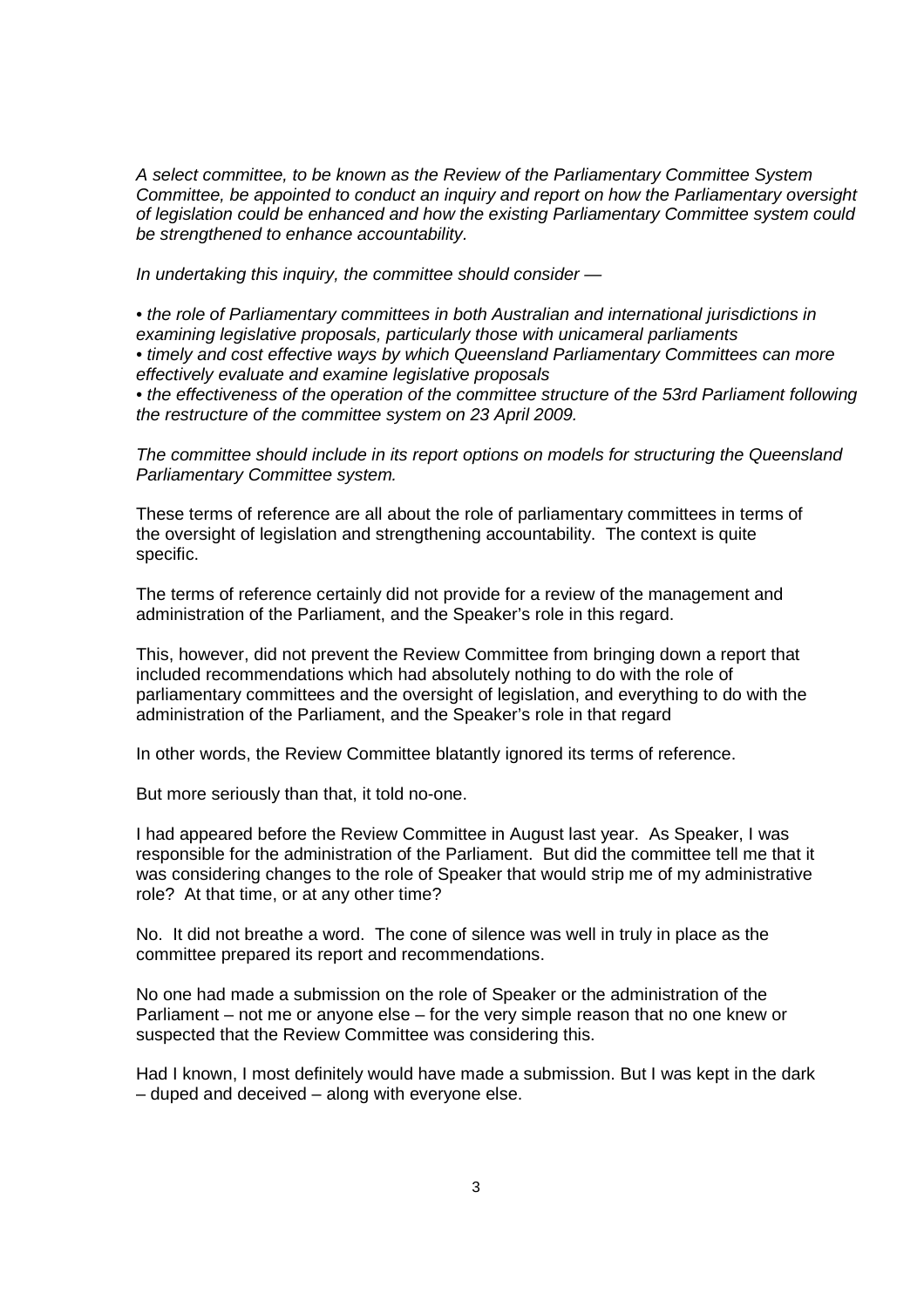The committee delivered its report in December last year, and it was only then that it became clear that I had been ambushed by the committee.

Only then did it become clear that the Review Committee had treated the Speaker, Members of Parliament, the Parliament as an institution, and the people – who the Members are meant to represent and whose Parliament it is meant to be – with total contempt by roaming outside its terms of reference and telling no-one of the additional matters it was considering.

Included with the recommendations to overhaul the parliament's committee system were a number of other recommendations that paved the way for the Speaker to be stripped of his administrative responsibilities and duties relating to the Parliament.

The Review Committee's action – in secret and outside its terms of reference – was only the beginning of the stealth and subterfuge that was to characterise the downgrading of the position of Speaker.

It continued with the government's response to the Review Committee's report, tabled in the Parliament by the Premier in March of this year.

One of the Review Committee's recommendations was to establish a new Committee of the Legislative Assembly, responsible for the functions of the Standing Orders Committee and the Integrity, Ethics and Parliamentary Privileges Committee – what you might call a House committee or governance committee for the Parliament.

It was also to act as a business committee of the House, setting the timetable of the House and scheduling the consideration of legislation, along with being responsible for the budget, resources and facilities for a restructured system of parliamentary committees.

This was all fairly routine – up to a point. It was unclear how the committee's responsibility for the budget, resources and facilities for parliamentary committees would mesh with the Speaker's existing administrative responsibilities, and what would be the demarcation between the respective roles of the Committee and the Speaker.

In hindsight, this delineation of roles did not present any difficulty at all to the government. There would be no need for any delineation when the Speaker no longer had a role. This card it held close to its chest, and when it was played there was sleight of hand involved.

Quietly, without it being drawn to the Parliament's attention, the government substantially expanded the role to be given to the Committee of the Legislative Assembly.

As well as being a governance committee responsible for the business of the House, the government intended it would also be a management committee responsible for running the entire Parliament.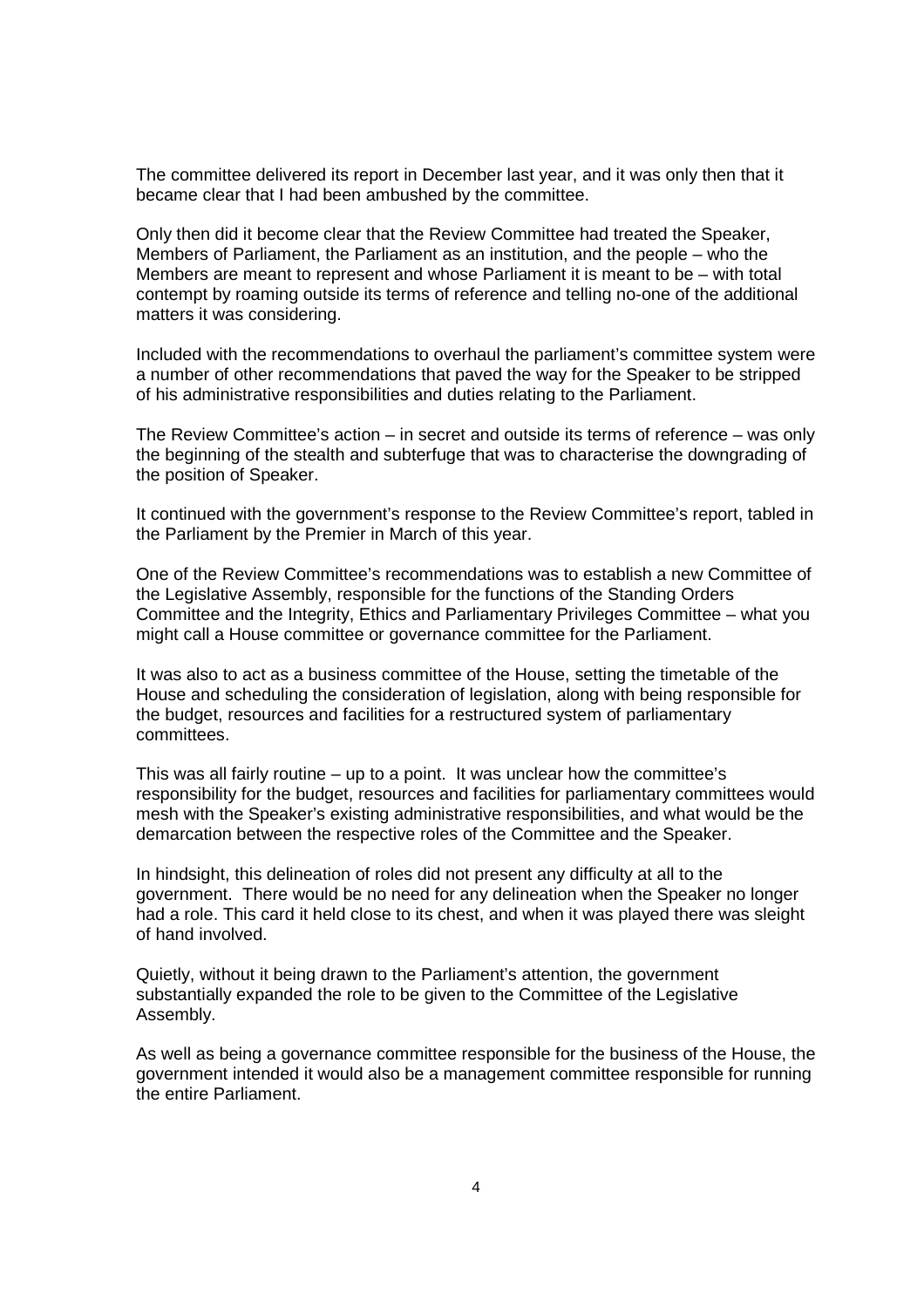And because the Speaker was not a member of the Committee of the Legislative Assembly, it meant the Speaker would no longer have any administrative responsibility for the Parliament.

This greatly expanded role for the Committee of the Legislative Assembly and the consequent sidelining of the Speaker was not mentioned by the Premier when she spoke in the debate in the Parliament on the Review Committee's report.

No, to learn that the Executive was proposing to establish the Committee of the Legislative Assembly as a new management committee for the Parliament minus the Speaker required a close reading of the government's response to the Review Committee's report, which the Premier tabled.

There, amid the detail of the government's response to each of the Review Committee's 55 recommendations, it was disclosed that the Committee of the Legislative Assembly would among other things oversee the Parliament's budget and policies for the management of the Parliament, and also be responsible for the management of construction and maintenance of parliamentary buildings and electorate offices.

In other words the whole shooting match for the administration of the Parliament was being handed to the Committee of the Legislative Assembly, and the Speaker was being given the shunt.

Here I should point out that my concerns with the Committee of the Legislative Assembly were not just that the Speaker had been excluded. It was who had been included.

On it were the Leader of Government Business as chair, the Premier, and the Deputy Premier, or their nominees, together with the Opposition Leader, the Deputy Opposition Leader and the Leader of Opposition Business, or their nominees.

Typically, the Leader of Government Business is a senior Minister of the Government. In the current Queensland Parliament, the Leader of Government Business is a Parliamentary Secretary to the Premier, in other words, a member of the Executive.

So what was being proposed was a committee to be responsible for running the Parliament led by the Executive and bearing the very strong stamp of the Executive. No backbenchers. No Independents. And, crucially, no Speaker.

By this stage it was clear that the Opposition were backing the government's plans for how the Parliament was to be run, no doubt attracted to the idea of having three members on the new Committee of the Legislative Assembly – the same number as the government.

And not long after, the Bill to establish the new Committee of the Legislative Assembly gained the support of the government party room, with I suspect, minimal appreciation of the way the Speaker's role within the Parliament was being downgraded. I doubt that government Members were even told.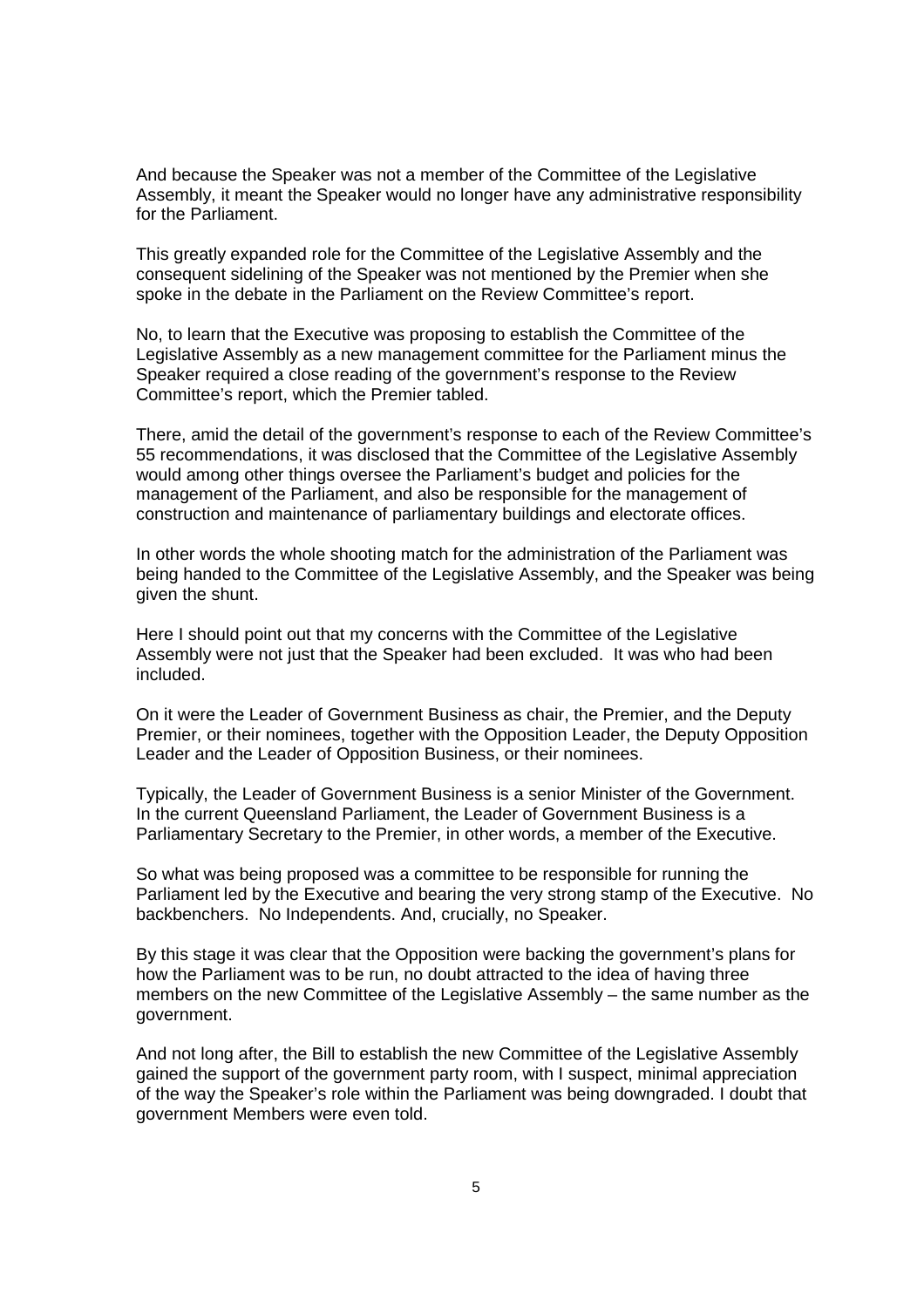Bear in mind that attention was easily diverted and distracted from this. This was possible because the changes to the Speaker's role were lumped in with changes to the Parliament's committee system had very strong support across the board, mine included.

It was also easy to downplay the significance of transferring the Speaker's administrative role to a committee made up of MPs, by emphasising how having the Parliament run by parliamentarians could only be a good thing, and how the Speaker would continue to have undiminished authority inside the Legislative Assembly.

In early April, in a statement to the Parliament, I voiced my grave concerns about what was happening to the role of Speaker and the incursion of the Executive into the running of the Parliament.

But support for the government's proposals was firm. Government Members were locked in. Opposition Members were on board.

There were those who felt that as a member of the governing party I too should be locked in and cease my opposition to what was being proposed.

I saw it differently. As Speaker, I believed I had a duty to uphold the office of Speaker, and to resist moves that would downgrade the position and, consequently, diminish the independence of the Parliament and dilute the separation of powers.

I appeared before the Scrutiny of Legislation Committee when the first of two Bills was introduced to implement the intended changes to the parliamentary committee system and to the administration of the Parliament.

This first Bill, introduced in April and passed in May, set up the new Committee of the Legislative Assembly, without the Speaker as a Member. The second Bill, introduced in June and passed in August, basically transferred the Speaker's administrative role to the Committee of the Legislative Assembly.

The Scrutiny of Legislation Committee was wound up on 30 June, with its scrutiny function passing to the seven new portfolio-based committees that came into being on 1 July. The significance of this will become apparent in a minute.

On 10 May, the Scrutiny of Legislation Committee presented its report in relation to the first of the two Bills, the Parliament of Queensland (Reform and Modernisation) Amendment Bill 2011.

In its report the Scrutiny Committee expressed concerns that the composition of the Committee of the Legislative Assembly raised the possibility that the legislation was in breach of fundamental legislative principles. This was on the grounds that it might not have had sufficient regard to the institution of Parliament by allowing undue Executive intrusion into the separate parliamentary branch of government.

It referred to advice received from Professor Gerard Carney, deputy Dean of the Faculty of Law at Bond University – citing specifics of Professor Carney's advice not once, but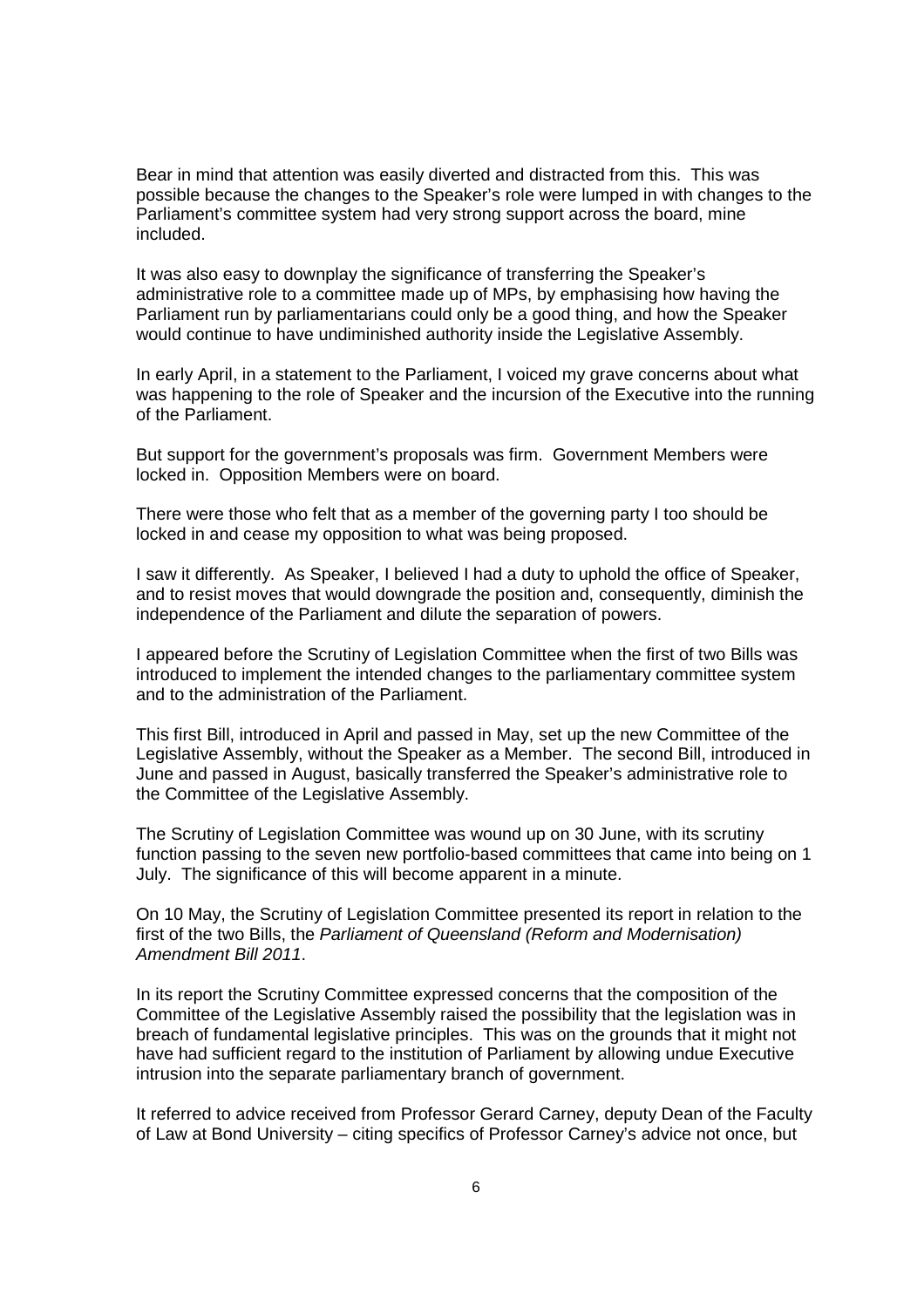10 times – and included in its report a copy of Professor Carney's advice, which ran to 11 pages.

Here is just some of what Professor Carney had to say, firstly about the composition of the Committee of the Legislative Assembly:

The proposed composition of the committee appears to facilitate an intrusion by the Executive in the affairs of the Legislative Assembly, which will undermine the capacity of the House to perform its key constitutional functions.

It is axiomatic within our Westminster system of government that each House of Parliament is a separate institution of government, distinct from the Executive branch.

The reason for that is not explained simply by citing the doctrine of separation of powers. The reason is to enable each House to perform its functions properly, namely, to be able to scrutinise bills and subordinate legislation and to scrutinise the activities of the other two branches of government - the executive and the judiciary.

The Executive should not be allowed to intrude on the control of the House or its management. Yet this is what the Bill appears to do in so far as it purports to stack with executive members what is likely to become the key parliamentary committee.

Professor Carney had much more to say, including this about the Committee of the Legislative Assembly taking over the Speaker's administrative role and duties.

"Of particular concern is the potential for increased dominance by the Executive in the functioning of the Parliament. This would breach the Commonwealth Parliamentary Association's Recommended Benchmarks for Democratic Legislatures that "The legislature, rather than the executive branch, shall control the parliamentary service…."

In commenting on the constitutional role of Speaker, Professor Carney stated:

The role of Speaker is inextricably linked to the dual role of the House as a law-making body and as the chief scrutineer of the Executive. This means that the Speaker is an integral figure in our system of responsible government, especially in facilitating the scrutiny of the Executive.

….. there is a natural tension between the Lower House and the Executive to which it is responsible. This needs to be recognised as a normal feature of our system of government, and it needs to be managed appropriately. It should never be the subject of attack by the Executive. A critical figure in managing this natural tension of our system of government is the Speaker.

Even in a Westminster system such as ours where the Speaker retains his or her political allegiance, the Speaker must possess a level of impartiality when exercising the functions of office.

This impartiality needs to be both actual and apparent. It also needs to be recognised and not undermined by the Executive. The capacity of the Speaker to control parliamentary proceedings and to speak on behalf of the House depends on respect for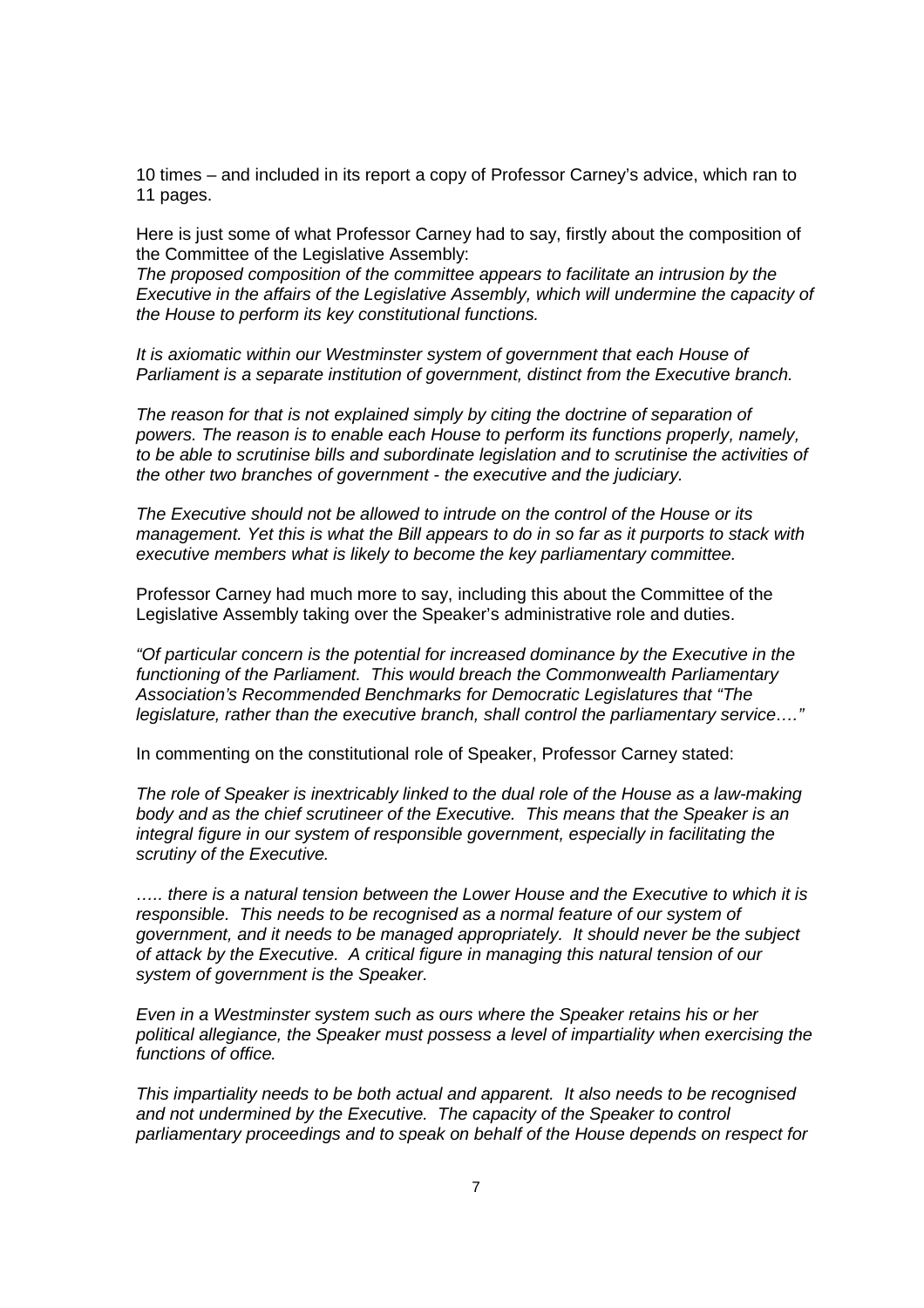and the status of the Speaker. Any attempt to undermine the Speaker's status is likely to adversely impact on the status of the Speaker to perform the role of that office and this in turn undermines the effective functioning of the House itself.

It follows that this Bill so far as it alters the status and responsibilities of the office of Speaker will affect the delicate constitutional machinery of this State. The constitutional arrangements under a Westminster system involve complex and at times subtle relationships between the various institutions which are designed to facilitate the optimum operation. Any proposal to alter the role of Speaker must therefore be considered with special care. Even the perception of Executive intrusion tends to undermine the status of the Speaker and in turn that of the Assembly.

Professor Carney's assessment of the Bill can only be described as damning. The Bill did impair the role and undermine the status of the Speaker. It did facilitate an intrusion by the Executive in the affairs of the Legislative Assembly which would undermine the capacity of the House to perform its key constitutional functions. It was inappropriate to transfer responsibility for the management of the parliamentary precinct and electorate offices to the Committee of the Legislative Assembly as constituted.

In its report, the Scrutiny Committee also made reference to a submission by former Clerk of the Australian Senate, Mr Harry Evans, who had this to say about the Committee of the Legislative Assembly.

This committee is to consider "parliamentary powers, rights and immunities" and the rules of procedure of the Assembly. This is a combination of two spheres of immense significance to the operations of the Assembly. It is therefore highly undesirable to restrict the membership of the committee to government and opposition executive members or their nominees, with no direct backbench representation.

The likely result is that decisions on these important matters would increasingly reflect the imperatives of the executive rather than the rights of ordinary members and of the Assembly. A parliament should not be run by government and opposition leaders arranging things to suit themselves, and nor should a parliament be seen simply as a forum for the contest between two monolithic parties with procedures to match.

It is even more undesirable that the Speaker, who should be the representative of all of the members, should be relegated to the position of a second-class member of the committee, joining it only on matters of procedure, and in effect subordinate to the party leaders. I have never seen a presiding officer treated in such a way.

The Scrutiny Committee invited the Premier to respond to the concerns about the provisions of the Bill not having sufficient regard for the institution of Parliament, allowing undue Executive intrusion into the Parliament and impairing the role and status of the Speaker.

The Premier tabled a response to the Committee in the Parliament on the day it debated the Bill. In it she did not directly address any of the matters raised by Professor Carney or Mr Evans. Rather, she chose to use the narrowest of prisms through which to view whether the provisions of the Bill had sufficient regard to the institution of Parliament.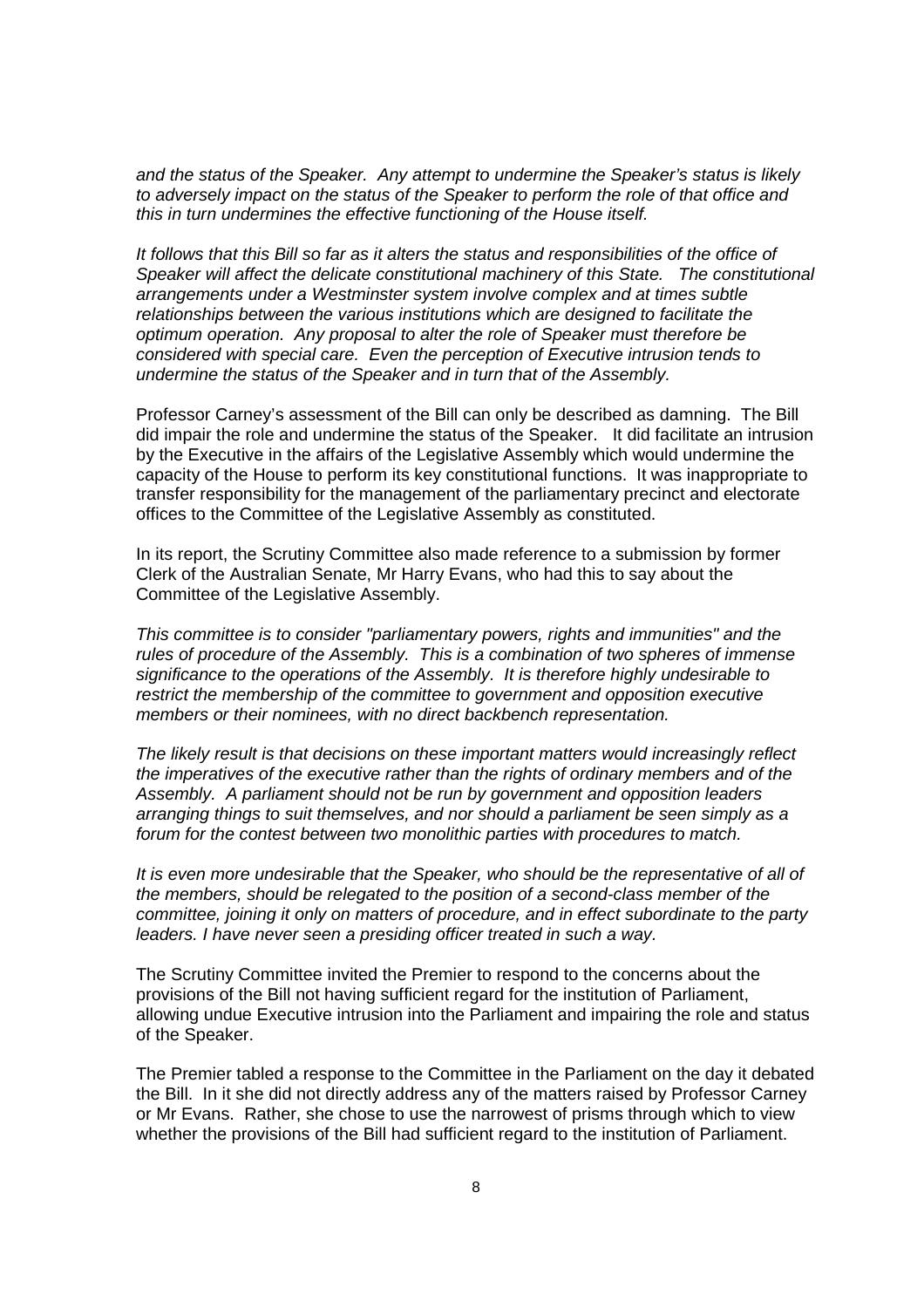The Premier relied largely on assertion to answer the concerns raised by the Scrutiny Committee, stating, for example: "As to whether the Bill may impair the role and status of the Speaker in the context of whether it offends the fundamental legislative principle of having sufficient regard to the Parliament, the Government does not consider this is the case."

Predictably, the Premier used the establishment of a new system of parliamentary portfolio-based committees with the ability to scrutinise the Executive as evidence that disproved the Bill allowed Executive intrusion into the separate parliamentary branch of government.

The new portfolio committees, however, are an entirely separate matter. Their ability to scrutinise the Executive does nothing whatsoever to disprove that the composition of the Committee of the Legislative Assembly represents Executive intrusion into the affairs of the Parliament.

There was something else in the Premier's letter that illustrates the manner in which the Executive has prevented proper parliamentary scrutiny of its move to take over the running of the Parliament and remove the Speaker from involvement in its management and administration.

The Premier stated that there had been discussion in evidence provided to the Scrutiny Committee around matters related to the Parliamentary Service Act 1998. This is the Act that, at the time, specified the Speaker's administrative role and duties, and which also needed to be amended to transfer this role and duties to the Committee of the Legislative Assembly.

"It is worth noting", the Premier wrote, "that there are no amendments to that Act contained in this Bill, and that should any amendments be proposed to this Act, they will be brought before the Parliament for consideration in the usual manner".

But this did not happen. The "usual manner" involves Bills being referred to the Scrutiny of Legislation for examination for conformity with fundamental legislative principles. Given the Scrutiny Committee's report on its inquiries into the first Bill and the submissions it attracted, the second Bill could be guaranteed to receive even more intense scrutiny, and even more intense opposition from the growing number of individuals and groups gravely concerned with the Executive's blatant grab for power and control over the Parliament.

The Premier introduced the Parliamentary Service and Other Acts Amendment Bill 2011 on 17 June. Less than two weeks later, the Scrutiny of Legislation Committee ceased to exist – its scrutiny role having been taken over the various portfolio-based committees – without having had sufficient time to examine and report on the Bill.

So what happened to the Bill that proposed the biggest change in the role of Speaker in the 151-year history of the Queensland Parliament, the Bill that even on the admission of the Queensland Solicitor-General, that is, the Executive's Solicitor-General, did not conform with Westminster convention, and a Bill that set Queensland apart from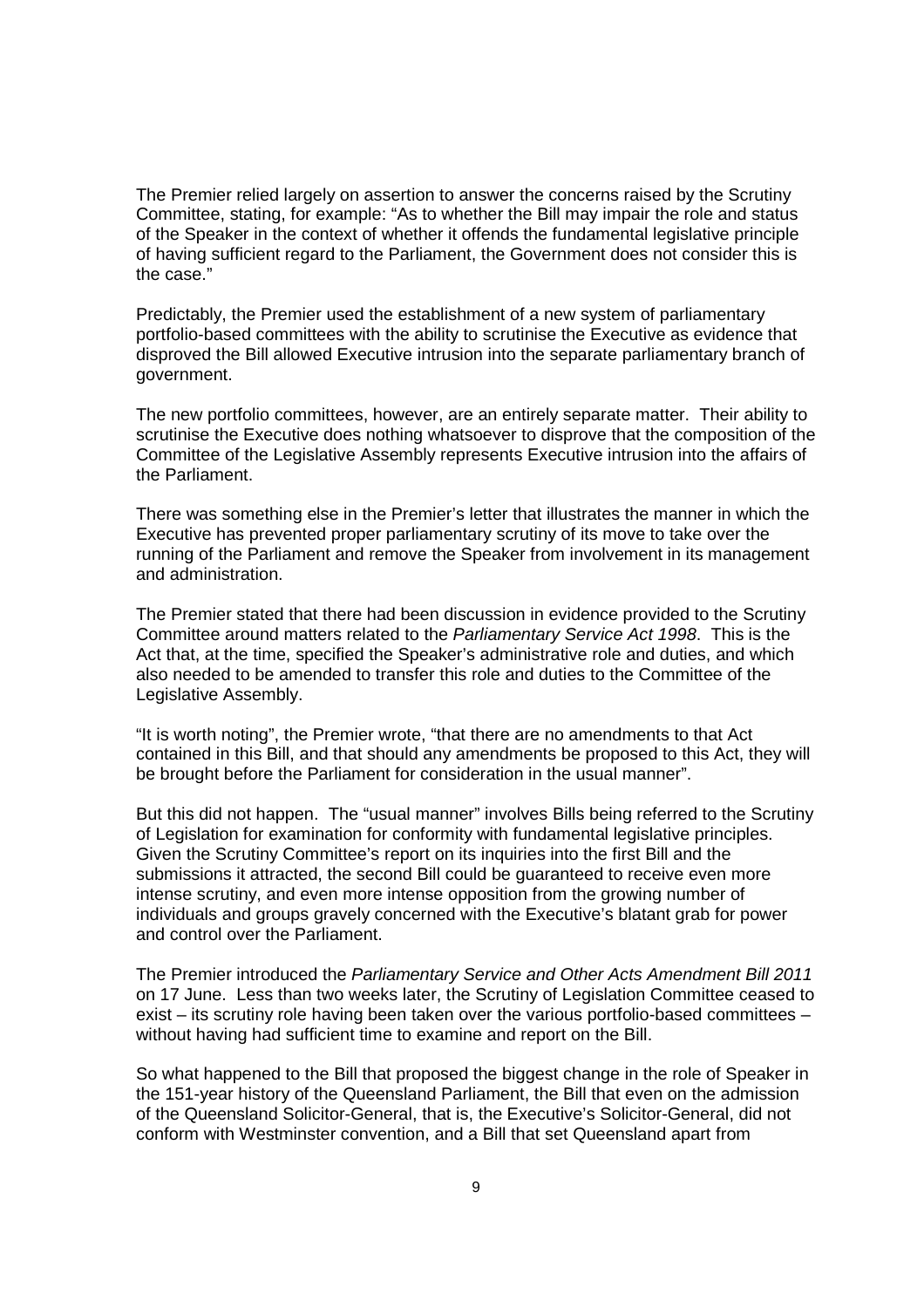parliaments around the rule by excluding the Speaker from having an administrative role?

Was it referred to the relevant portfolio committee for consideration – under the new committee system arrangements designed to improve the Parliament's oversight of legislation and improve accountability by more effectively evaluating and examining legislative proposals?

In a word, no. The only scrutiny this Bill received before it was debated in the House was advice provided by Professor Carney, which had been requested by the Scrutiny of Legislation Committee before it went out of existence.

Changes in legislation accompanying the creation of the new portfolio committees specified their responsibilities regarding the examination of legislation within their portfolio area. The committees were responsible for examining each Bill referred to them to consider the policy to be given effect by the legislation and the application of fundamental legislative principles to the legislation.

As well as this, new Standing Orders to coincide with the introduction of the portfolio committees nominated how they could examine Bills brought before the Parliament. These included calling for and receiving submissions, holding hearings and taking evidence from witnesses, and engaging expert or technical assistance and advice.

The Standing Orders stated that in examining a Bill, a portfolio committee was to operate in as public and transparent manner as practicable and was to aim to engage likely stakeholders in the Bill.

The only exception to this procedure was if a Bill was declared urgent. The Premier did not declare the Bill urgent. Nor, however, did she move that the Bill be referred to the relevant portfolio committee.

The situation we had was that even though the new portfolio committees had been established and had begun operating from 1 July, new Standing Orders applying to the legislative process did not come into effect until 1 August.

As a result, the Bill on its introduction did not stand referred to its portfolio committee. In turn the Finance and Administration Committee was not able to discharge its responsibilities required by legislation to examine the Bill. In other words, the Executive allowed the Bill to fall through the gap  $-$  the gap between

the old committee system and the new committee system – and largely avoid scrutiny.

Perhaps I should say the Executive deliberately ensured that the Bill did fall between the gap. If the Executive had wanted the Bill referred to its portfolio committee, all it needed to do was move a motion to this effect in the House.

This was done with a number of other Bills on the Notice Paper, legislation that had been introduced but not debated.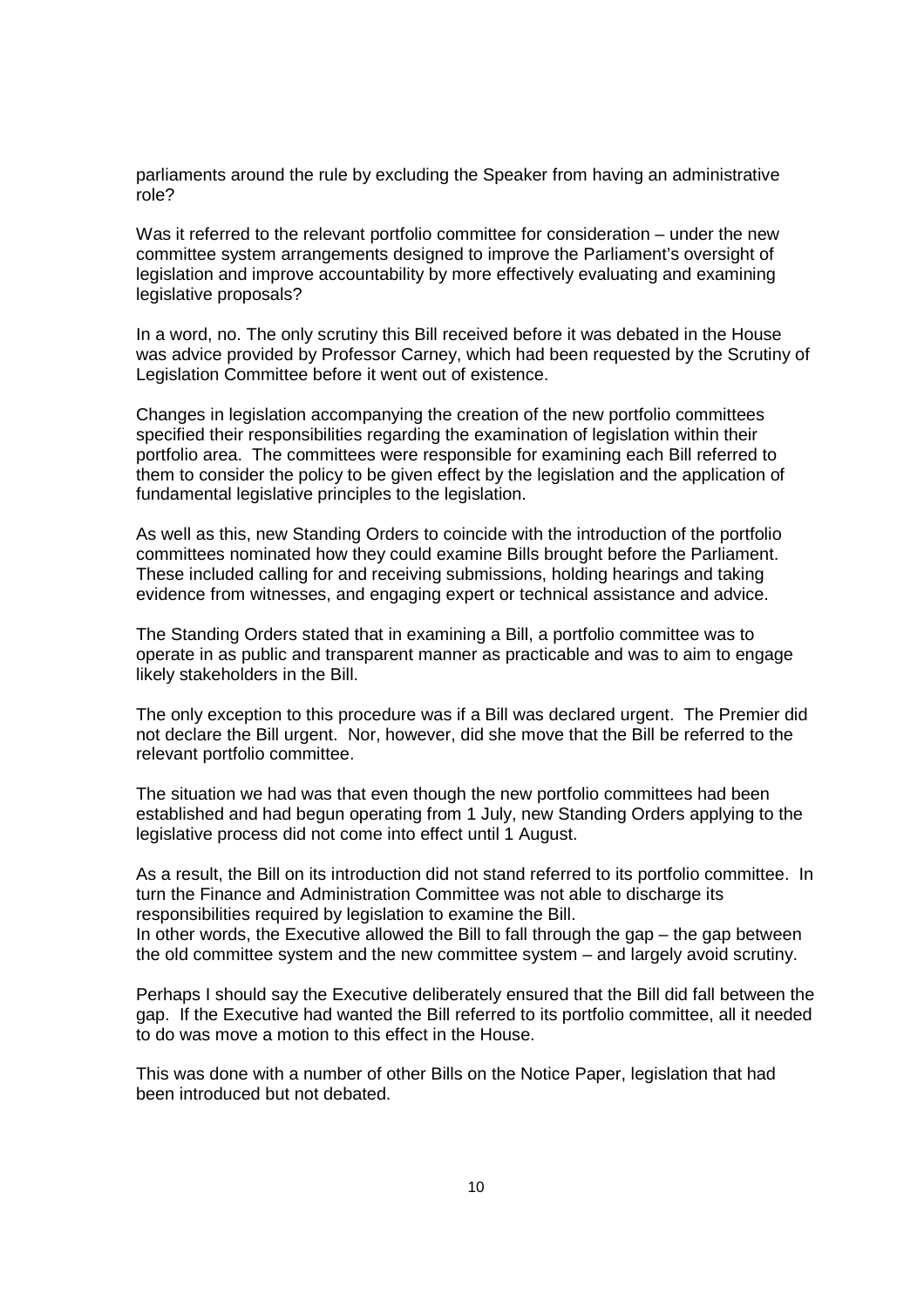Significantly, it was not done for the Bill that stripped the Speaker of his administrative role and facilitated the Executive's encroachment on the Parliament. As a result, the Finance and Administration was denied the opportunity to examine the Bill – or more to the point, it was prevented from examining the Bill.

The Premier's assurance about the Bill being brought before the Parliament for consideration in the usual manner amounted to nothing.

As mentioned, Professor Carney provided advice on this second Bill. It was tabled by the Leader of Government Business on the day the House debated and passed the Bill, accompanied by the extraordinary claim that Professor Carney's advice was, and I quote, "an equivalent examination of the Bill that the former Scrutiny of Legislation Committee would have reported had it not dissolved prior to its dissolution on 30 June 2011".

I strongly dispute this claim. I, for one, would have been making a further detailed submission to the Scrutiny of Legislation Committee had it not been dissolved, and I know of others who would have done likewise.

I know for a fact that Members of the Scrutiny Committee, had their committee not been dissolved, would not have confined their examination of the Bill and reporting to the Parliament on that examination to obtaining advice from Professor Carney. Rather, in discharging their responsibilities specified by legislation, they would have pushed for wide-ranging inquiries into what was being proposed, including detailed consideration of whether the Bill had sufficient regard to the institution of Parliament and also the policy to be given effect by the legislation.

This latter aspect of the committee's inquiries, if they had been given the chance, would have been interesting. It would have exposed that there was no policy to be given effect by the legislation. The changes to the role of Speaker had not originated from a policy proposal.

Instead what was being effect by the legislation was something that no one had heard of, something that there had been no notice or warning of, but rather was a wink and nod arrangement between the Executive and the Review Committee to bulldoze the Speaker aside and establish a new management committee to run the Parliament which included the Executive's two most senior members, the Premier and Deputy Premier.

I will refer briefly to Professor Carney's advice on the second Bill:

#### This Bill facilitates Executive intrusion in the management of the Parliament.

The warning given in my previous advice remains true with this Bill: The position, in which a Speaker will find himself or herself under this Bill, will be one of reduced status and unwarranted compromise in terms of his or her ability to perform the functions of office. This in turn will impair the effective management and functioning of the House. It also threatens the maintenance of an appropriate level of separation between the House and the Executive by undermining the delicate role of a politically appointed Speaker who must try to retain the trust of both government and opposition.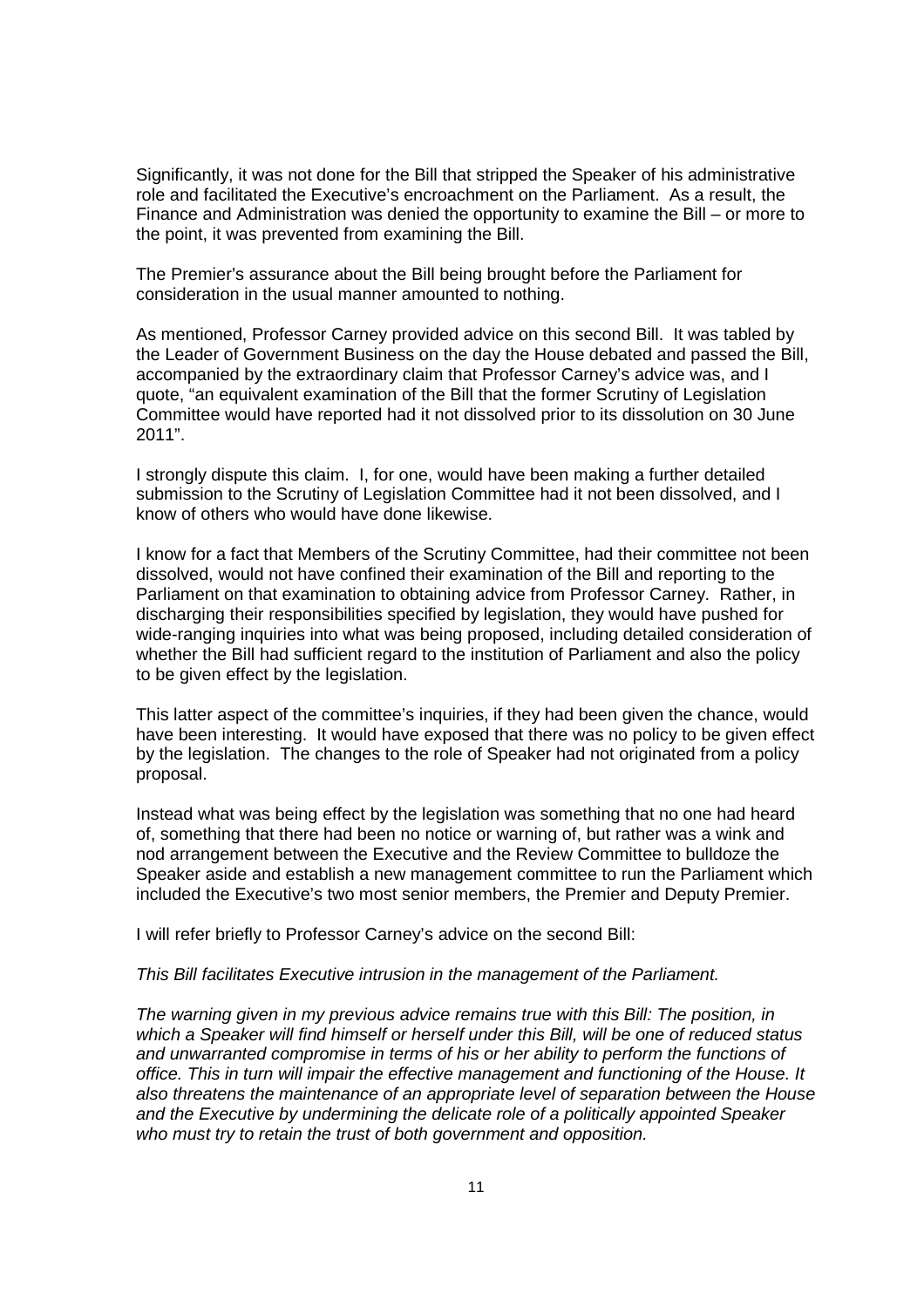In his summary Professor Carney stated:

The impact of this Bill on the institution of Parliament is therefore twofold:

First, the status of the Speaker is undermined in so far as he is not a permanent member, let alone chair, of the CLA.

Secondly, the management of the parliamentary service, which is there to serve all members of the Assembly, is now vested in a committee which does not adequately represent the vast majority of the members of the Assembly. So long as that role is vested in the Speaker, there is a tradition and expectation that the Speaker will act in the best interests of all members. That tradition and expectation cannot be translated to the CLA constituted as it is with "executive" members.

On the afternoon of the second of August this year, the Premier ushered the Bill through its debate in Parliament. Once again the Premier did not directly address the matters raised by Professor Carney, an expert in constitutional law and public administration, and the only person outside the Parliament who had an opportunity to comment on the Bill.

Several of the Independents attempted in vain to have the Bill referred to the newly created Finance and Administration Committee for "detailed consideration and report to Parliament". The Government and Opposition joined forces to crush this move.

The second reading debate lasted for a mere two-and-a-half hours. The considerationin-detail stage of the Bill's 76 clauses lasted not much more than two-and-a-half seconds, yes seconds – as long as it took to say the words "Clauses 1 to 76, as read, agreed to".

The new Act duly received assent, and was proclaimed in mid-August.

It is law now, and much as I might disagree with it and object to it, I accept that fact.

What I do not accept is the way it happened – the way, for example, the Review Committee decided to ignore its terms of reference and consider, in secret, changes to the role of Speaker and the administration of the Parliament.

I remain appalled by that conduct of the Review Committee, by the conspiracy of silence on its part – that a parliamentary committee would show such total contempt for the Parliament as an institution, for its Members, and the people of Queensland.

I do not accept the subterfuge that went on – the Review Committee being deliberately vague in its report, opening the way for the Executive to then expand on its recommendations, and to use the Committee as the willing stalking horse to implement its plan to exclude the Speaker from the administration of the Parliament

The Review Committee knew full well that this was what was going to happen. This is plain from comments by members of the Review Committee during the debate on its report and the Bills subsequently brought before the House.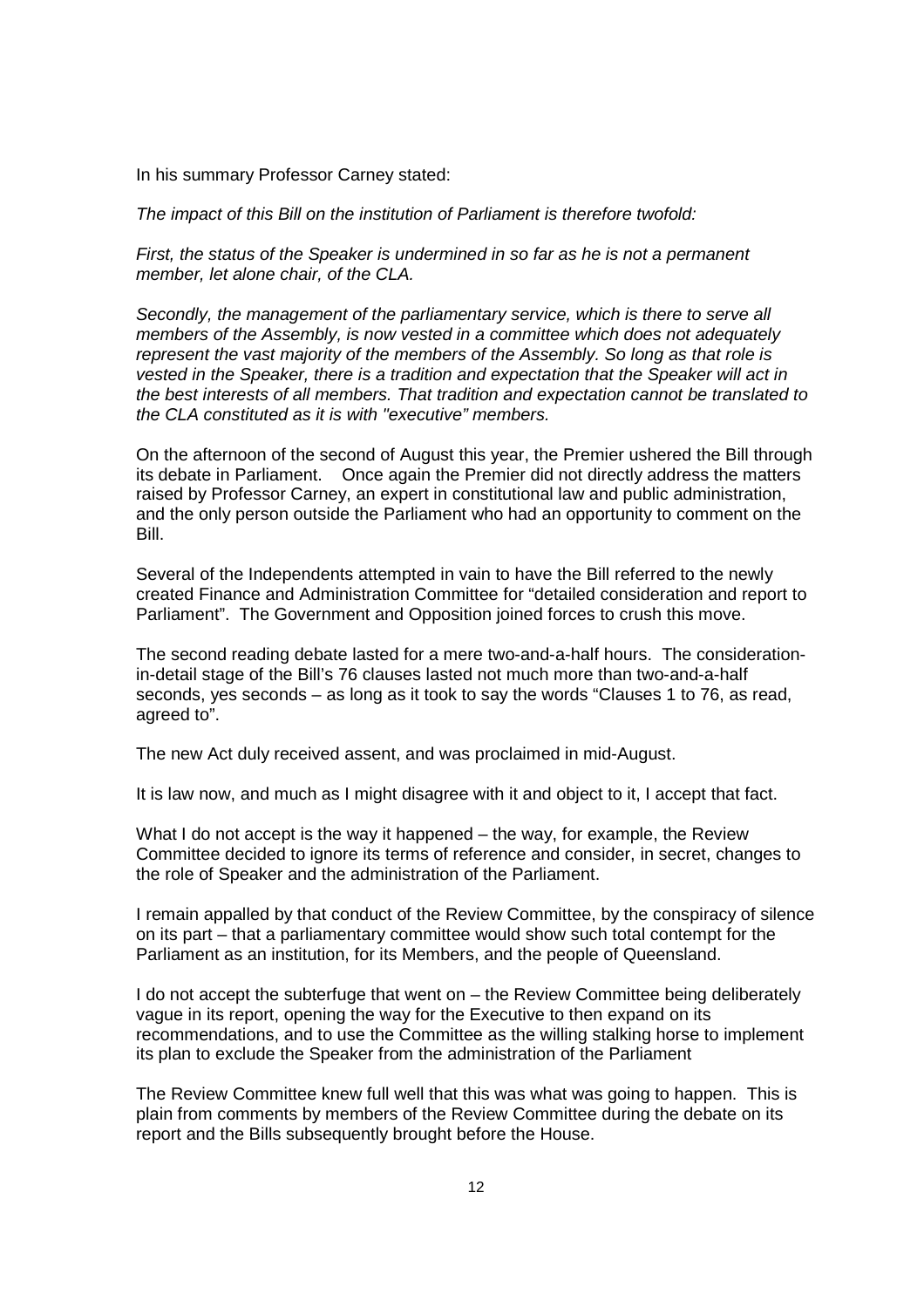It is clear that the Review Committee was working hand in glove with the Executive all along. It provided the dots in its report, and the Executive with a number of strokes joined these together.

The important point to understand is that the impetus and the imprimatur for the move came from the Executive.

I want to take this opportunity to address the false claim being advanced by the Executive, supported by the Solicitor-General, that it was simply supporting recommendations from a parliamentary committee, and thus it can hardly be accused of intruding or encroaching on the Parliament.

Consider this. If the Review Committee's report last December had contained a recommendation to transfer the Speaker's administrative role to a powerful new management committee set up to run the Parliament, which excluded the Speaker but included the Premier and Deputy Premier, there would have been a massive outcry.

But this is exactly what the Executive proceeded to do, claiming that it was simply implementing the recommendations of the Review Committee.

The Premier advised the Parliament that the Government's Bill to alter the way the Parliament was in support of the Review Committee's report.

In the government's response to the Committee System Review Committee's report, we supported the establishment of a bipartisan CLA to, among other things, oversee the parliament's budget, facilities management for parliamentary committees, maintenance for the parliamentary buildings and policies for the management of the parliament.

The clear inference from the Premier's comments was that the Review Committee had recommended that the Committee of the Legislative Assembly be given the particular functions specified in the Government's Bill, and the government in its response supported the CLA having these functions.

This, however, is not what happened at all.

The Review Committee only recommended that one of these functions – facilities management for parliamentary committees – be undertaken by the proposed Committee of the Legislative Assembly, together with determining the budget and resources of parliamentary committees.

The Review Committee report made no mention at all of overseeing the Parliament's budget, or of policies for the management of the Parliament, let alone make recommendations that these functions be assigned to the Committee of the Legislative Assembly.

Nor did the Review Committee recommend that the Committee of the Legislative Assembly be responsible for the maintenance of parliamentary buildings. Rather, the Review Committee recommended that responsibility for the construction and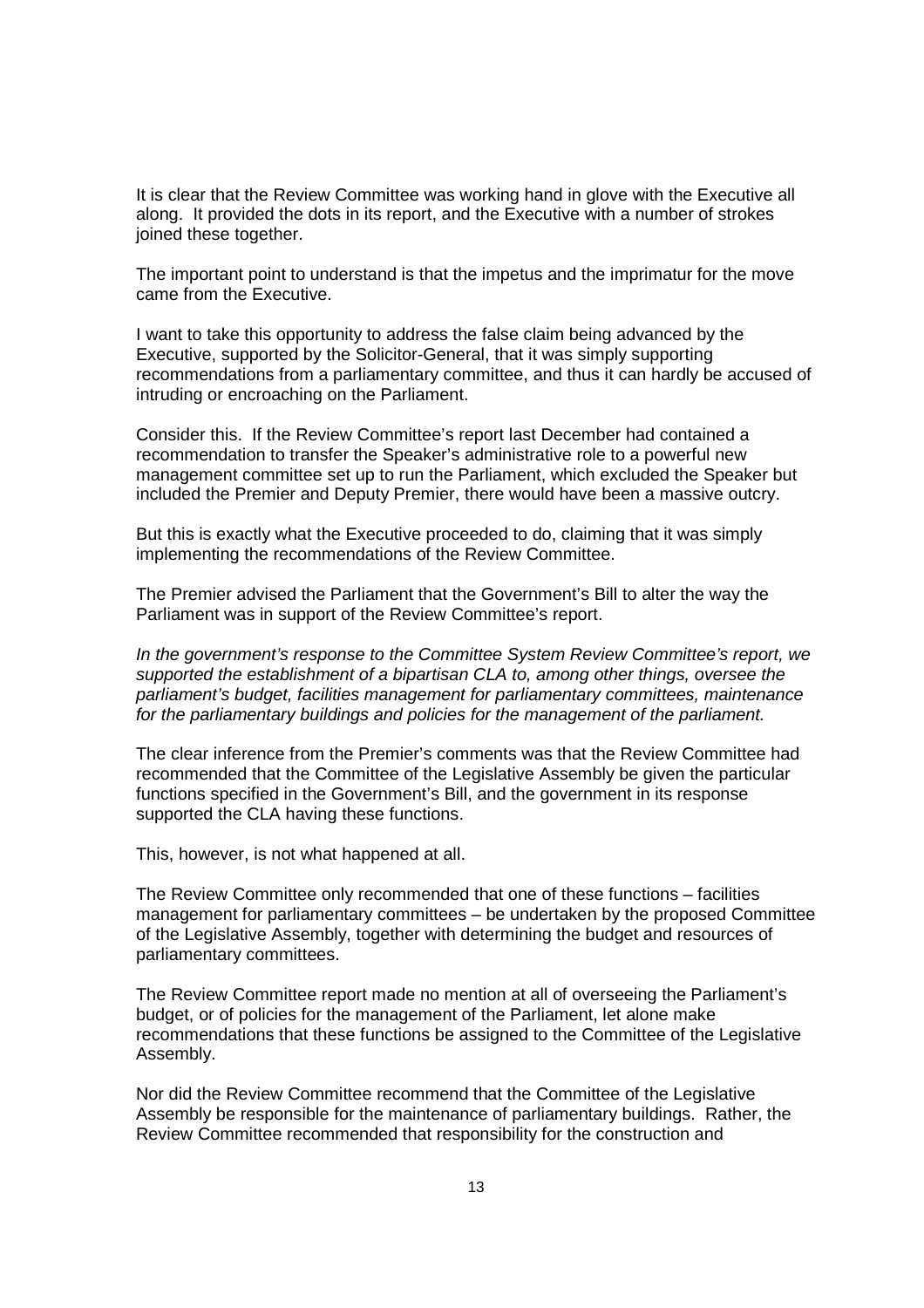maintenance of parliamentary buildings and electorate offices be transferred to the Department of Public Works.

The vesting of these three latter functions in the Committee of the Legislative Assembly was entirely at the instigation of the government in its response to the Committee's report.

It was not, as the Premier's advice to the Parliament plainly inferred, as well as the Solicitor-General's, a case of the government implementing the recommendations of the Review Committee.

The move to expand the role of the Committee of the Legislative Assembly from that outlined in the Review Committee's report so as to include the administration of the Parliament generally – a role that currently is the province of the Speaker – was first enunciated in the government's response to the Review Committee's report tabled in the House by the Premier on 9 March this year.

In other words, this transfer of the Speaker's administrative responsibilities to the Committee of the Legislative Assembly was engineered by the Executive, not by a parliamentary committee.

I have spoken at some length today on what happened in Queensland in this recent contest between the Executive and the Parliament, and how it happened.

One question that I have been asked many times and have been unable to answer is why did this happen. While I might speculate about the reasons why, I cannot claim to know the answer – the reason being that I do not hold the information.

There have been various explanations given and justifications offered for the changes to the role of Speaker in Queensland.

The most common refrain has been that it is preferable to have administrative power in the hands of parliamentarians rather than exercised solely by the Speaker.

I am willing to accept that. But what that does not explain or justify is why the Speaker has been excluded from the management committee set up for that purpose.

There has never been a satisfactory answer provided on this fundamental point. Why cannot the Speaker retain an administrative role, in keeping with Westminster convention and practice, and as happens throughout the world by being included on the management committee, and appropriately as its chair?

I have no issue with there being a management committee to administer the Parliament, comprised of Members of Parliament. Before my administrative role was removed, I had a Speaker's Advisory Committee with whom I consulted regularly. A management committee chaired by the Speaker would be an extension of that. A management committee, however, without the Speaker is a radically different proposition.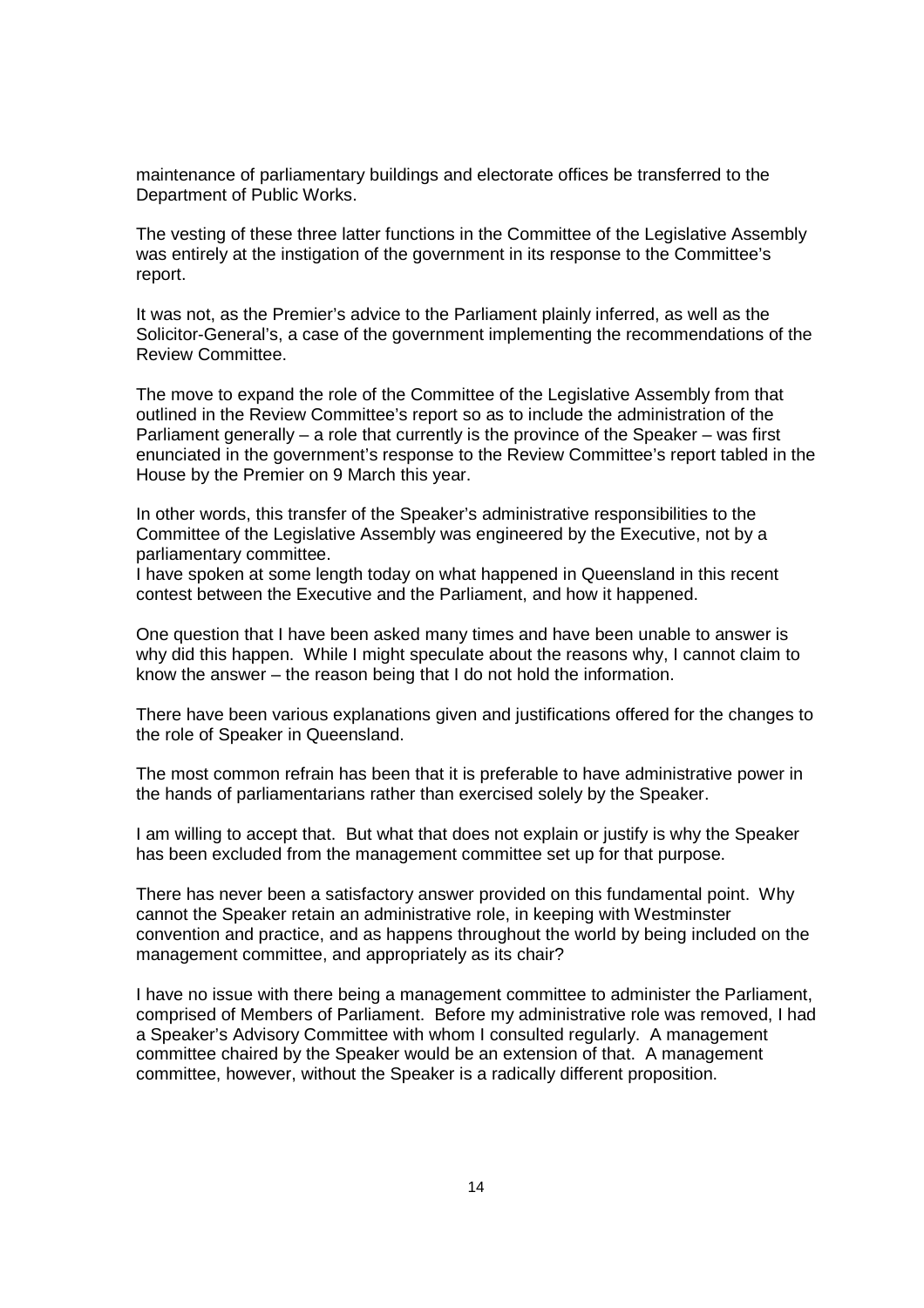Another argument has been that the Speaker's primary role is as presiding officer, and so long as that role is safeguarded then transferring the Speaker's administrative duties to a new management committee of parliamentarians is nothing to get worked up about.

This line of argument fails to sufficiently take into account the factors that contribute to the Speaker's status and authority, and how excluding the Speaker from a major area of the Parliament's operations and downgrading the role of the Speaker cannot but detract from that status and authority.

It fails to adequately take into account that the Speaker personifies the Parliament, and if the position of Speaker is downgraded, then the Parliament is diminished. More seriously, when the Speaker is demoted and relegated while at the same time the Executive is promoted and advanced, then the independence of the Parliament is weakened. The balance in the relationship between the Executive and the Parliament shifts decisively in favour of the Executive.

Of course, all of these points were made more coherently and cogently than I could do in the expert opinion of Professor Gerard Carney which I have referred to. His advice, however, was brushed aside or, worse still, misrepresented.

The Executive even resorted to inserting a clause in its legislation – legislation which reduced the Speaker's role, curbed the Speaker's power and dismantled the Speaker's authority – to convey it was doing none of these things. This is what the clause states: Apart from conferring particular administrative functions on the CLA and the Clerk, nothing in this Act derogates from any power, right or immunity traditionally held or exercised by the Speaker on behalf of the Legislative Assembly."

When it is understood that the conferring of the particular administrative functions in question on the CLA and the Clerk involve their being removed from the Speaker, that this removal does involve the downgrading of the Speaker's role and a diminution of the Speaker's power and authority, and that the functions being removed from the Speaker are central to the role traditionally held and exercised by the Speaker, then this clause is revealed as grossly misleading.

It employs disguised meaning, combined with the device of introducing a categorical statement with a qualification, to convey that the legislation does not do something that it actually does do.

It says, in effect, that apart from the ways in which the legislation derogates from the Speaker's power, nothing in the legislation derogates from the Speaker's power.

The Executive, backed by the Opposition, points to this clause as proof that it is upholding the traditional role of the Speaker.

Look, they say, the legislation states that the role of the Speaker is safeguarded. What's the problem?

The instigators and the backers of this move to downgrade the role of Speaker, that is the Executive and the Opposition respectively, have been able to pull the wool over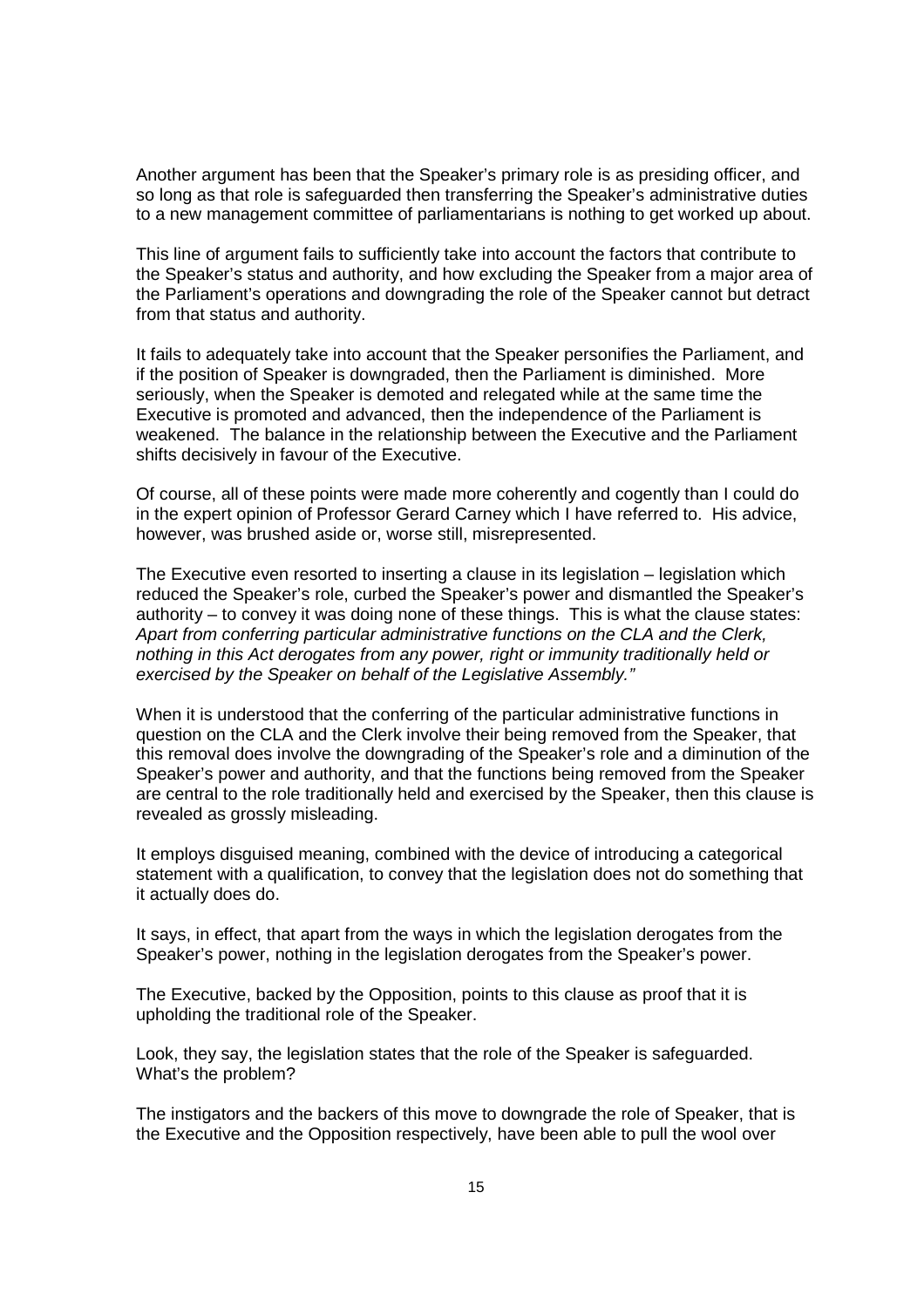people's eyes by firstly redefining the Speaker's role as relating only to presiding over meetings of the Legislative Assembly, and then declaring that nothing was being proposed to detract from this role.

I illustrate this by quoting the Premier's comments to the Parliament when the legislation was debated:

I also agree with the comments of the opposition and others that the bill provides sufficient safeguards for the traditional role of the Speaker in that nothing in the bill can be seen as taking away from the traditional functions and privileges of the Speaker in managing the business of the chamber when we meet as parliamentarians. The Deputy Leader of the Opposition also made this point in stating that the bill makes it abundantly clear that nothing in the bill derogates from the traditional role of the Speaker.

However, the Speaker's traditional role and powers and authority have always extended beyond presiding over the actual sittings of the Legislative Assembly to encompass the operation of Parliament as a whole. The Speaker has always had a central role in the management and administration of the Parliament – until now in Queensland.

The very clause in the legislation introduced by the Executive that was intended to provide reassurance that the role of Speaker was being safeguarded in fact provides confirmation that the role of Speaker was being usurped.

What did Professor Carney's opinion say about this clause? He observed that while it seemed to be designed to offer a reassurance that the status of the Speaker was unaffected, it did not overcome the concerns that he had expressed in his previous opinion on the Bill establishing the Committee of the Legislative Assembly.

They do not alleviate the adverse impact on the status of the Speaker which flows from the composition of the CLA under the recently enacted s 81 of the Parliament of Queensland Act 2001. To relegate the Speaker to a part-time member of the CLA, only when it is dealing with a matter relating to standing rules and orders, undermines the status of the Speaker. Of equal concern, it undermines public confidence in the capacity of the Legislative Assembly to deal with issues objectively within a highly partisan political framework.

I pose the following question to the Executive: If the changes to the Speaker's role that have now been passed into law are so benign, why were they made unilaterally without consulting the Speaker?

Could it be because they were such an affront to the position and role of Speaker, and thereby such an affront to the Parliament, to its independence and to its existence and function as a branch of government separate and distinct as far as possible from the Executive, that there was no possible chance of gaining the Speaker's support?

I believe this is the real reason for the why the changes to the role of Speaker were cloaked in such stealth and secrecy as the Executive set about their introduction. Then when they were brought into the open, the Executive employed various devices to manoeurve and steer the changes into place, not the least of these being to prevent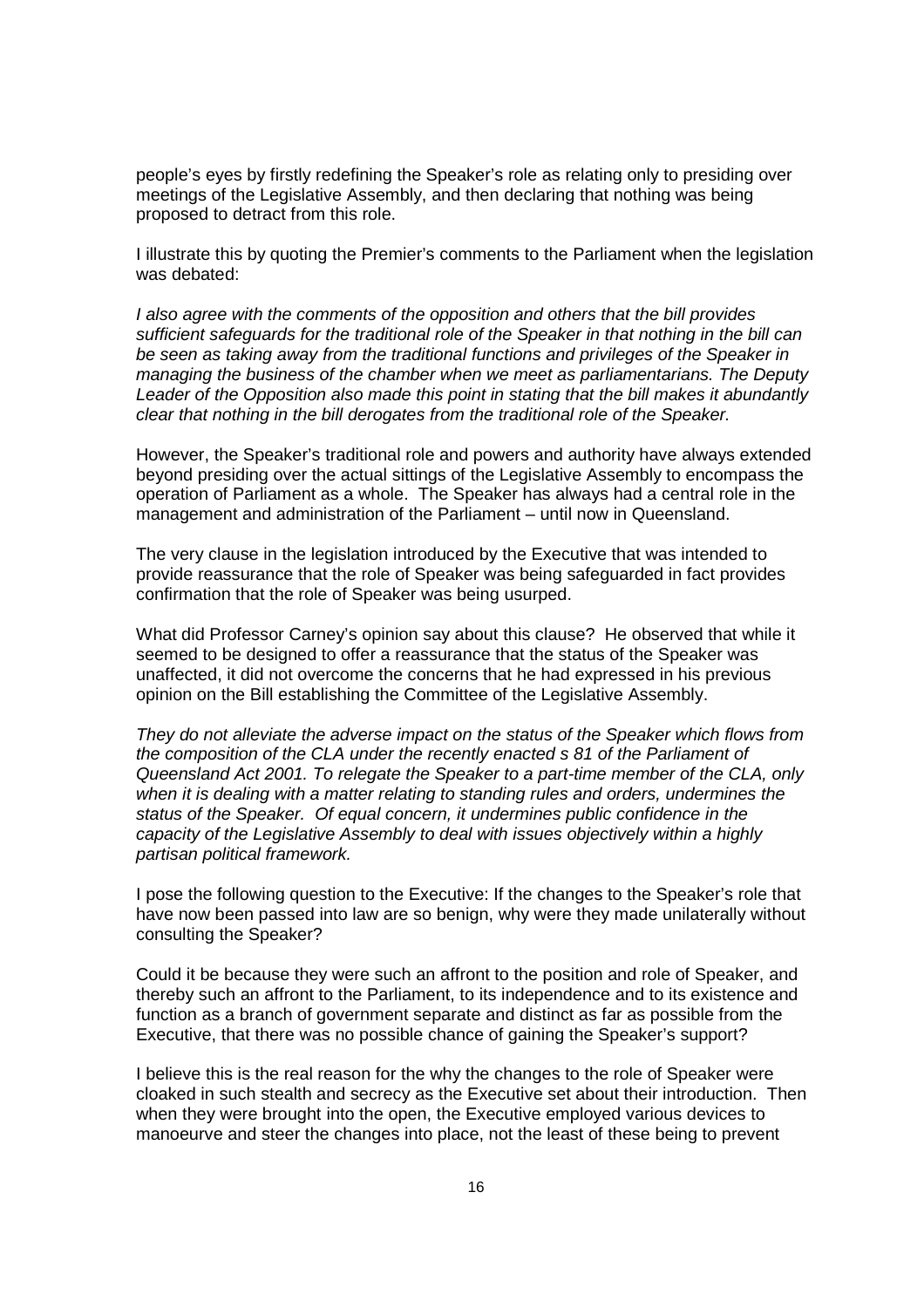proper scrutiny of the legislation enacting the changes and giving false assurances that the traditional role of the Speaker was being safeguarded.

At the beginning of my address, I said that I had had first-hand experience this year of the contest The Executive versus The Parliament, and I have outlined some aspects of what that has involved.

How did I feel about it? Disillusioned? Yes, most definitely. Dismayed? Certainly. And also disturbed by the way the Speaker has been shafted, and the way the standing of the Parliament has suffered.

When I became Speaker and up until being ambushed and mugged at the hands of the Review Committee late last year, I do not believe I was starry eyed about the relationship between the Executive and the Parliament.

I fully appreciated that the Executive controls the numbers in the Parliament and also the purse strings through the funding it provides to the Parliament in the annual Appropriation Bill. And if you control the numbers and the money, then that is a very strong position to be in.

But I also believed that the relationship between the Parliament and the Executive should not be simply be seen in terms of a contest between these two branches of government, and framed in terms of The Parliament versus The Executive.

Rather the Parliament and the Executive both had their rightful place in our democratic system of representative and responsible government. Without the Parliament, you could not have the Executive, and without the Executive the Parliament did not provide a means of government.

There was a mutual need to the relationship, indicating it ought to be on established on the basis of mutual understanding and respect for one branch of government for the other and by the other, and not on the basis of one dominating the other, or showing disdain and disregard.

The Executive in Queensland, however, has gone down the latter of these routes.

Without doubt, as Speaker you do get a deeper appreciation of the institution of Parliament – far more so than as a Member.

That is only to be expected. As I mentioned earlier, the position of Speaker personifies the Parliament.

If you take the position seriously, if you approach the job seriously, then you cannot help but gain a greater appreciation of the importance of the Parliament – and the importance of it being separate and distinct from the government.

The message I stress to people visiting the Parliament or when I speak about the Parliament is that the Parliament is not the government.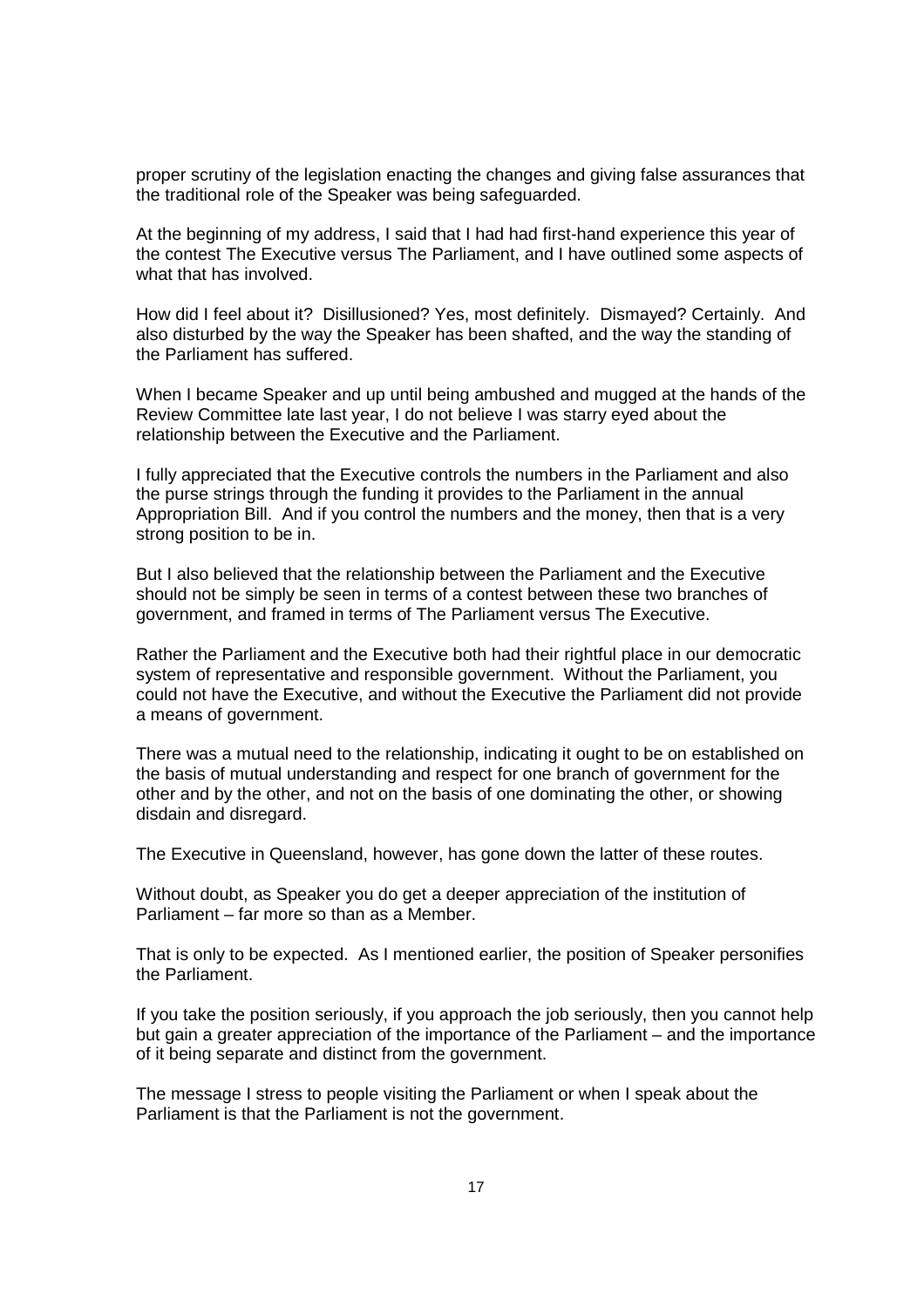What most people refer to as the government is actually just one of three branches of government – the Executive branch.

The other two branches are the Parliament – the legislative branch – and the courts, the judiciary – the judicial branch.

And though it may sound esoteric, the doctrine of the separation of powers is really quite straightforward. This doctrine which is one of the foundation stones of a democracy states that the three branches of government should as far as possible be kept separate and distinct.

The reason for this is to act as a safeguard against tyranny and oppression of the people, those who are governed, by not concentrating power and the powers of government in any one arm of government.

And so when something comes along that as Speaker you can see is not in the interests of the Parliament, naturally you will have a heightened sense of the seriousness of the situation, and the need to proceed with the utmost care and caution.

Once the Executive's intentions for the role of Speaker had become clear, I had no hesitation in voicing my strong objection to what was being proposed. Unfortunately, with the Opposition siding with the Executive, there literally was only a handful of Members against the move.

Thus today, I find myself in a difficult position – at odds with the Parliament. However, as much as I am the servant of the House, I also have a duty to the office of Speaker and to the institution of Parliament.

The need to defend the position of Speaker and uphold the independence of Parliament I see as part and parcel of the job as Speaker.

I regard the changes to the role of Speaker and the way the Parliament is administered in Queensland as having major ramifications for the separation of powers and the independence of the Parliament.

The Speaker used to be the chair of the Standing Orders Committee. Not any longer.

The Speaker used to be responsible for the administration of the Parliament. Not any longer.

The Speaker is excluded from the Committee of the Legislative Assembly which is the new management committee for the Parliament.

The Speaker is excluded, but the Premier and the deputy Premier, the two most senior Members of the executive branch of government, are included.

In this committee, you have a combination of powers – a collusion of powers – between the Executive and the Parliament.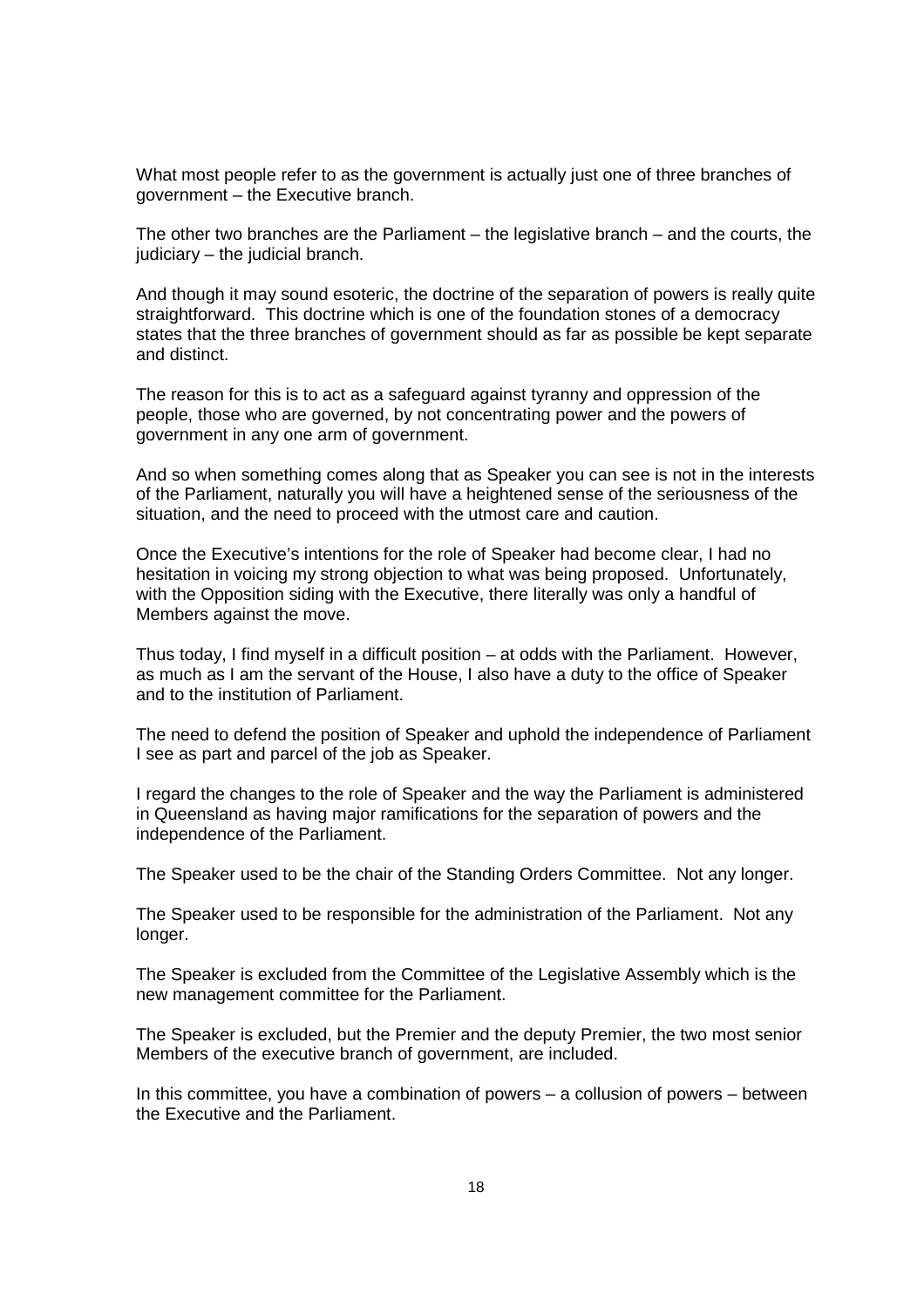The institution of Parliament has changed. The Speaker has been relegated, and the Executive has encroached significantly on the running of the Parliament.

Former Queensland Premier Joh Bjelke-Petersen was never one to shy away from using the law-making function of the Parliament and the government's superior numbers in the Parliament to enact laws as a means of achieving an objective or outcome.

"Governments can do anything" he was fond of saying.

In my encounter with the Executive this year, I have gained an insight into how an Executive can quite easily topple a law that would appear to give certainty to a set of arrangements, and can just as easily ignore laws that might be seen as safeguarding those same arrangements.

Firstly, looking at just how easily a law can be overturned, the administrative role of Speaker was provided for in the Parliamentary Service Act 1988. I might have previously believed and said the Speaker's role was enshrined in this Act, but having witnessed just how easily the role was un-enshrined by the Executive a couple of months ago, I now see that enshrined is not an accurate term.

I remember vividly sitting on the veranda outside my office at Parliament House as two senior public servants from the Department of Premier and Cabinet outlined how my administrative role and duties were to be transferred to the Committee of the Legislative Assembly. They had a copy of the Parliamentary Service Act and at the section where it set down the administrative role and of the Speaker and enunciated how the administration was under the Speaker's control, there was a stroke of blue ink through the word Speaker, and above it were the letters CLA, for Committee of the Legislative Assembly.

That was how easily the Speaker's role was un-enshrined. No green paper or discussion paper to canvass the merits of the move and to allow people to make a submission and to have an input. No policy proposal. No consultation. Just the stroke of a pen, and one of the integral functions of the Speaker was put to the sword.

At his meeting I reiterated my objection to what was being proposed and my concern that the Speaker was not a member of the Committee of the Legislative Assembly. But, as I knew, to no avail. Membership of the committee, it was explained to me, had been established under the first Bill, which had already been passed.

But I knew if I'd raised the transfer of the Speaker's administrative role to the committee at the time of the first Bill, it would have been explained to me that this was not something proposed in that Bill. So you see, checkmate. It was all hypothetical anyway, as I was not consulted on the first Bill, even though it removed me from the position of chair of the Standing Orders Committee.

It was around this time that I saw the relationship between the two Bills in a clearer light in the way they impacted on my position as Speaker and the removal of my administrative role and functions. The first erected the gallows. The second dropped me through the trapdoor in the floor.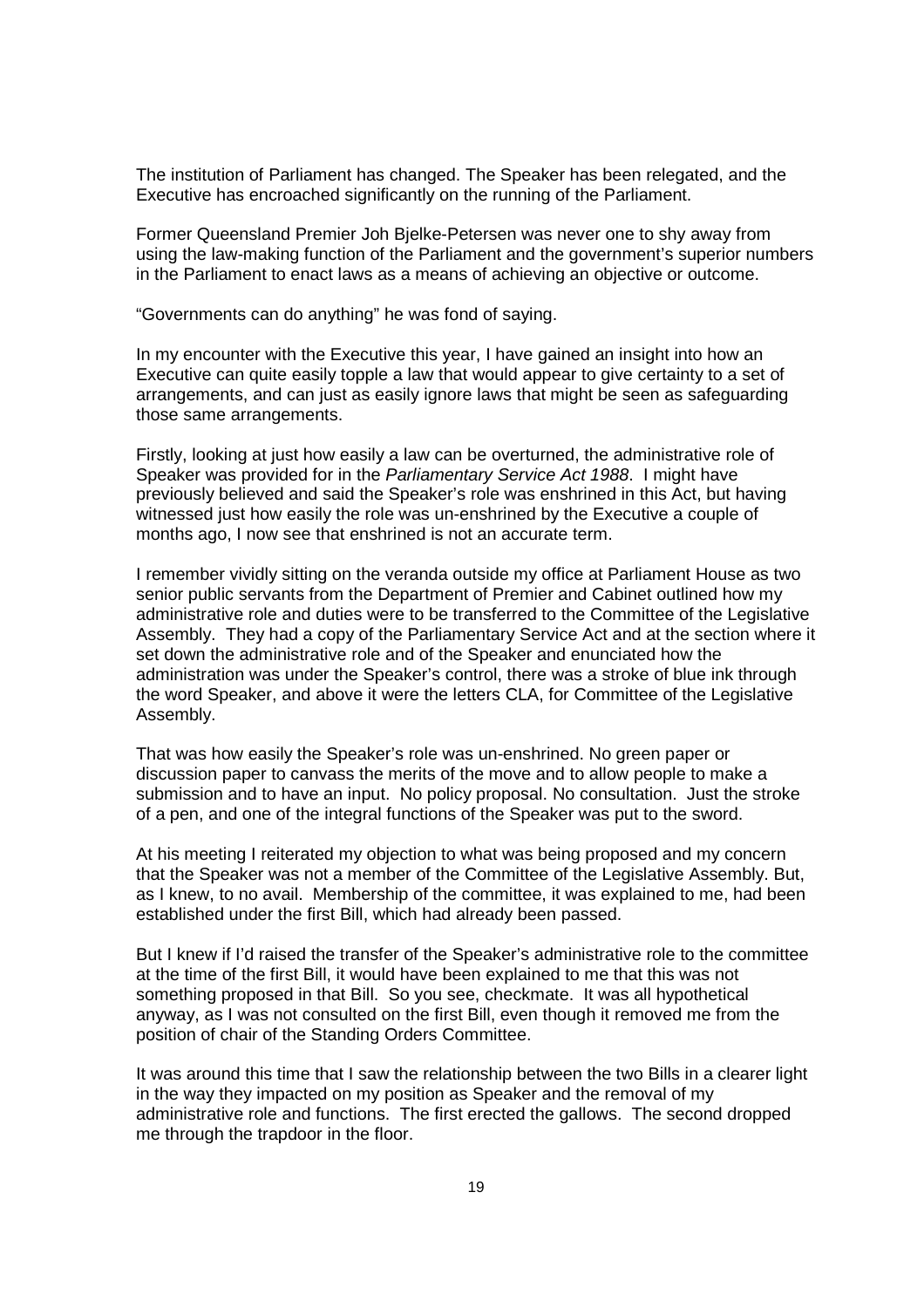There is further evidence of how easily, and cynically, legislation that might have been expected to offer some form of protection to the position of Speaker was brushed aside.

The relegation of the Speaker and the promotion of the Executive in the administration of the Parliament would appear to be inconsistent with the Queensland constitution, at odds with the Legislative Standards Act 1992, which requires that laws have sufficient regard to the institution of Parliament, and also not in keeping with the Parliamentary Service Act 1988, which states that the Parliamentary Service is not an instrument of Executive Government.

The Constitution of Queensland 2001 is an Act of Parliament which consolidated and modernised the Queensland constitution a decade ago. It operates in conjunction with the Constitution Act 1867, and provides for the Parliament of Queensland and the lawmaking power of the Legislative Assembly.

In its preamble, the Constitution of Queensland makes reference to the people of Queensland adopting "the principle of the sovereignty of the people, under the rule of law, and the system of representative and responsible government, prescribed by this Constitution."

Section 42 states that "The Cabinet is collectively responsible to the Parliament." In other words, the Executive is responsible to the Parliament.

I think it is only reasonable to regard changes that install the Executive in charge of running the Parliament and dispose of the Speaker from having a role in the administration of the Parliament as inimical to the Executive being responsible to the Parliament, as required under the Queensland constitution.

If you were to look for elucidation of this point in the Solicitor-General's opinion on the government's two Bills, that is the extent to which the proposed legislative changes upheld the Queensland constitution, you would be disappointed. The Solicitor-General's opinion was silent on this matter.

So much for thinking that the independence of Parliament was somehow safeguarded in the Queensland constitution in that it makes the Executive responsible to the Parliament, and stacking a committee to be responsible for administering the Parliament with the Executive, including its two most senior members, while excluding the Speaker from that committee, would be seen as a weakening of the independence of the Parliament to which the Executive is meant to be responsible.

Likewise with the Legislative Standards Act. One might have thought that this Act afforded some protection to the institution of Parliament from encroachment and intrusion by the Executive, with its requirement that all legislation conform to fundamental legislative principles, one of which is that legislative proposals have sufficient regard to the institution of Parliament.

It is the role of Office of the Queensland Parliamentary Counsel to draft legislation and to ensure it is consistent with fundamental legislative principles. The Office nominates its clients as including the Parliament and its committees and Members of Parliament.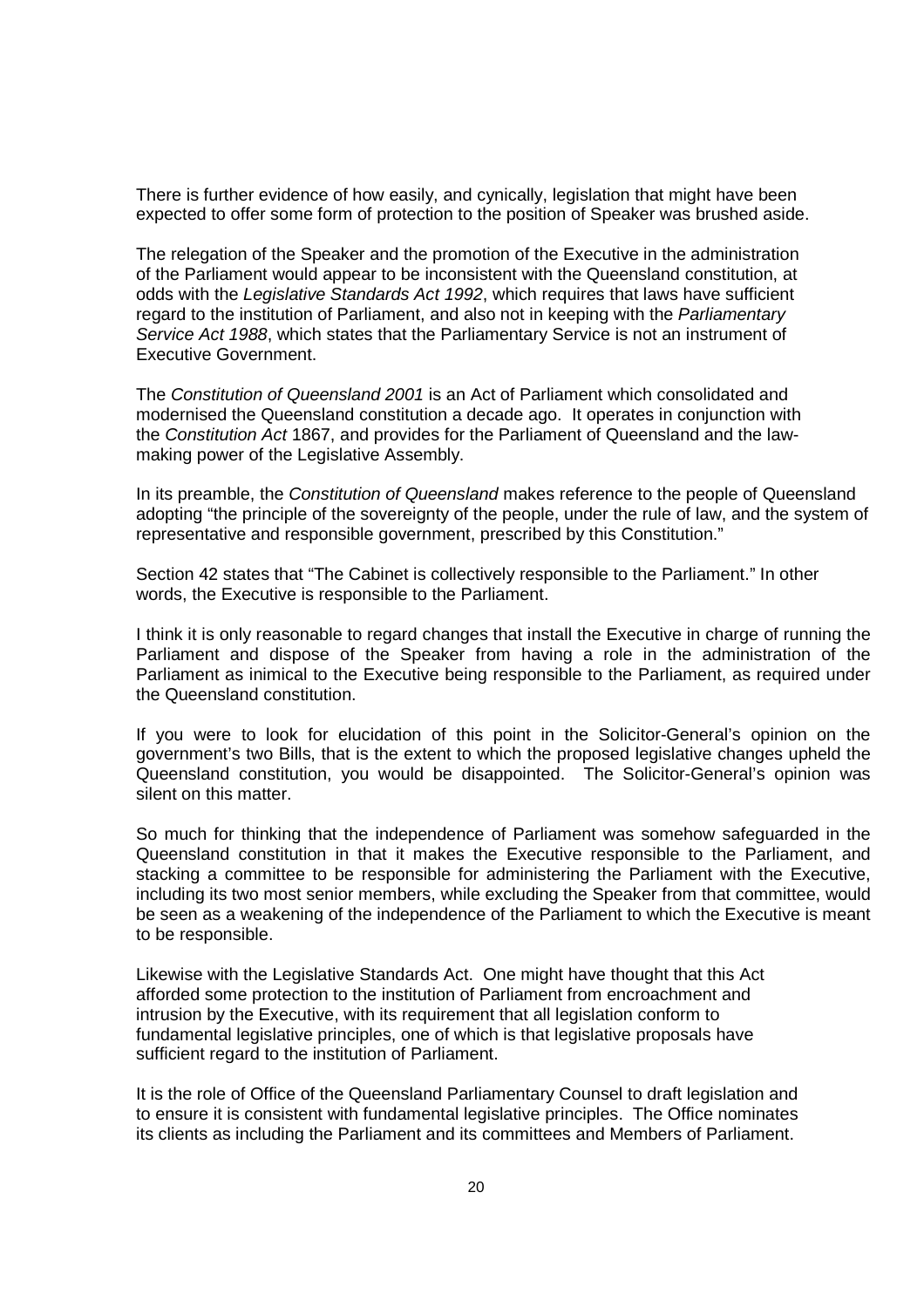These clients were poorly served by the Queensland Parliamentary Counsel in relation to the Bills enacting the changes to the role of Speaker and establishing the new management committee of the Parliament which had places for the most senior members of the Executive but no room for the Speaker.

The explanatory notes accompanying both Bills merely stated that they were consistent with the fundamental legislative principles set out in the Legislative Standards Act 1992. That was it. No discussion. No analysis. Nothing. So much for a searching examination of the legislation by the Office of the Queensland Parliamentary Counsel charged with the task of providing advice on whether the legislation had sufficient regard to the institution of Parliament – and this complete absence of any analysis or discussion for legislation directly impacting on the Speaker and the institution of Parliament.

This was not the only instance of the Office of the Queensland Parliamentary Counsel failing in its duty to the Parliament in terms of the advice provided on the legislation to change the role of Speaker. What concerns me is that the Queensland Parliamentary Counsel lacked independence and objectivity in the advice it gave on the Bills. Its advice was tailored to suit the Executive.

For example, the explanatory notes prepared by the Office for the second Bill – this was the one that stripped away the Speaker's administrative role – stated that consultation had occurred with the Speaker of the Legislative Assembly in relation to the changes. That was it – simply that consultation had occurred. There was no mention of my categorical rejection of the legislation, which I had expressed when the consultation took place and which I referred to a little earlier.

My outright objection to the need for and desirability of the changes contained in the legislation was misrepresented by the bald statement that consultation had occurred with the Speaker. A person reading the explanatory notes would understand this to mean that I was consulted and was either supportive of or at least had no difficulty or serious issue with the legislation, whereas the reverse of this is true.

Also the explanatory notes were misleading, in my view, in that no issues were raised in terms of the consistency of the legislation with that of other jurisdictions. The notes stated: "The Bill is specific to the State of Queensland. However, it draws on practices that exist in other Australian and international jurisdictions."

Incredibly, the notes failed to state that the provisions of the Bill were profoundly different from the practices that exist in other Australian and international jurisdictions in terms of the role of Speaker and with regard to the involvement of the executive in the administration of the Parliament.

By this stage, however, it was late in the game of moves and manoeuvres to jettison the Speaker and install the Executive in the driver's seat of managing the Parliament, and nothing surprised me.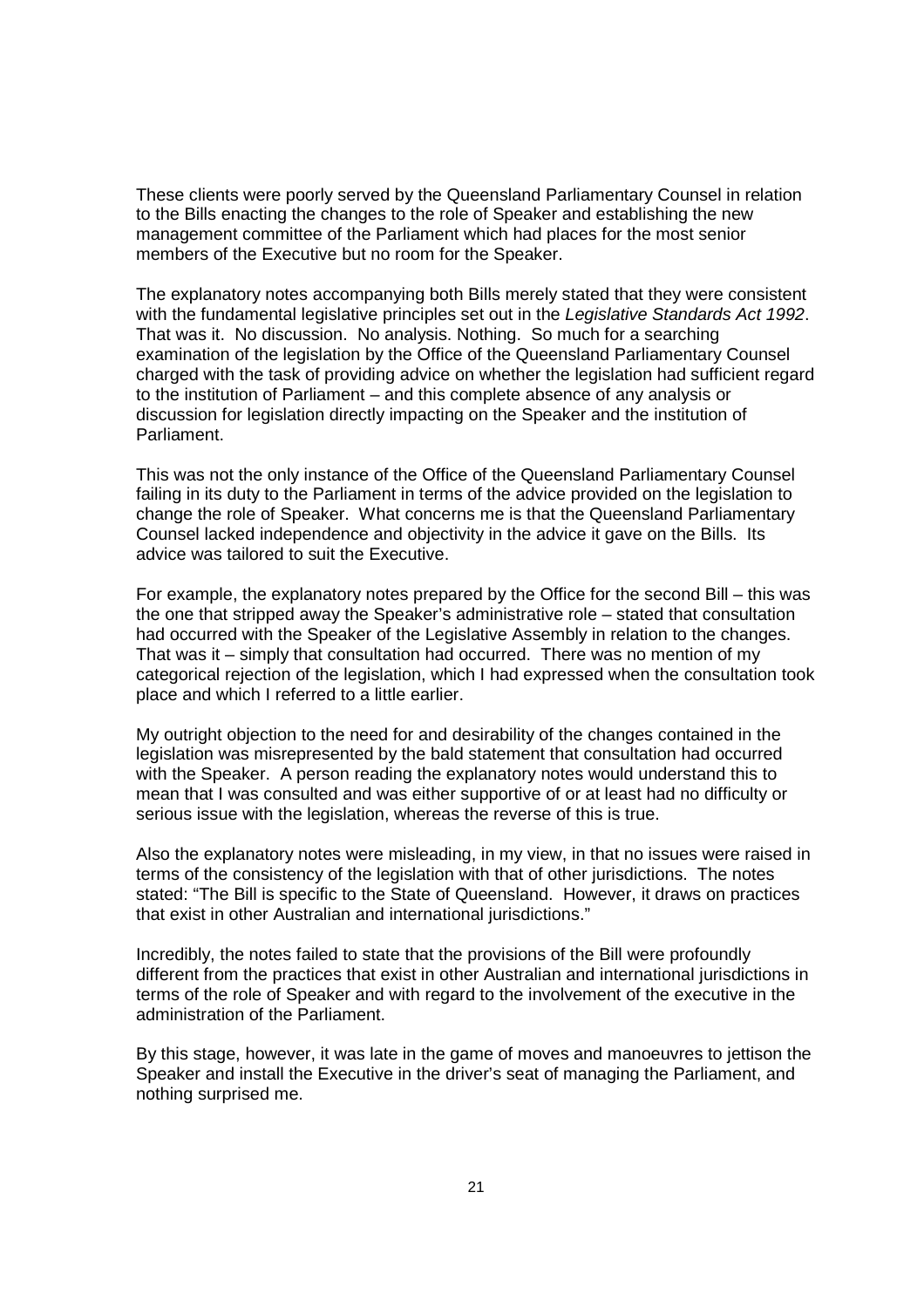For the record, I wrote to the Speakers and presiding officers of Houses of Parliament in other Australian and international jurisdictions drawing to their attention the provisions of the legislation relating to the role of Speaker in Queensland and the administration of the Parliament.

The responses I received confirmed that the changes were out of step with parliamentary practice in the rest of the world.

For indicative purposes, I will refer to just a couple of the responses, the first from the Speaker of the Legislative Assembly of Saskatchewan, the Honourable Don Toth. In his opinion the changes as outlined would significantly impact the role and responsibility of the Speaker. He said, and I quote: "In essence the executive branch would be running the legislative branch which destroys the separation of powers and effectively eliminates the independent office of the Speaker. This would be a significant step backward for the institution of Parliament."

And this from Speaker Roger Fitzgerald of the Newfoundland and Labrador House of Assembly: "While the Executive may try to influence the Speaker in various administrative matters, this has never reached the point of attempting to exclude the Speaker from his historical role in administration. The very notion is astounding."

And further: "I would also like to comment on the Bill's Explanatory Note statement that the Bill "draws on practices that exist in other Australian and international jurisdictions. I can state categorically that I do not know of a single jurisdiction that would exclude the Speaker from the administration of its parliament. Insofar as it purports to describe the role of Speaker, the statement is disingenuous at best ("draws on practices"), but the statement might even be described as deliberately misleading."

Copies of my letter and the responses received will be accessible online via the ASPG website, together with the extended version of my address to the conference today.

I wish to conclude my address today on a positive note. While the office of Speaker, and consequently the Parliament, has been subjugated by the Executive in Queensland this year, I am optimistic that the pendulum will swing back in due course. Just when this will happen will depend on the make-up of a future Parliament that is willing to reconsider what has transpired.

If the present government is re-elected to office at the next State election, then the prospects for the changes to be reversed during the term of the next Parliament are not particularly bright.

If, on the other hand, the government is not re-elected, who is to know what might happen. Perhaps the change of personnel on both sides of the House accompanying a change of government might be a sufficient catalyst for the matter to be reconsidered, and the situation rectified.

If it is not the upcoming  $54<sup>th</sup>$  Parliament that makes the correction, then I remain confident that it will occur during the life of the Parliament after that.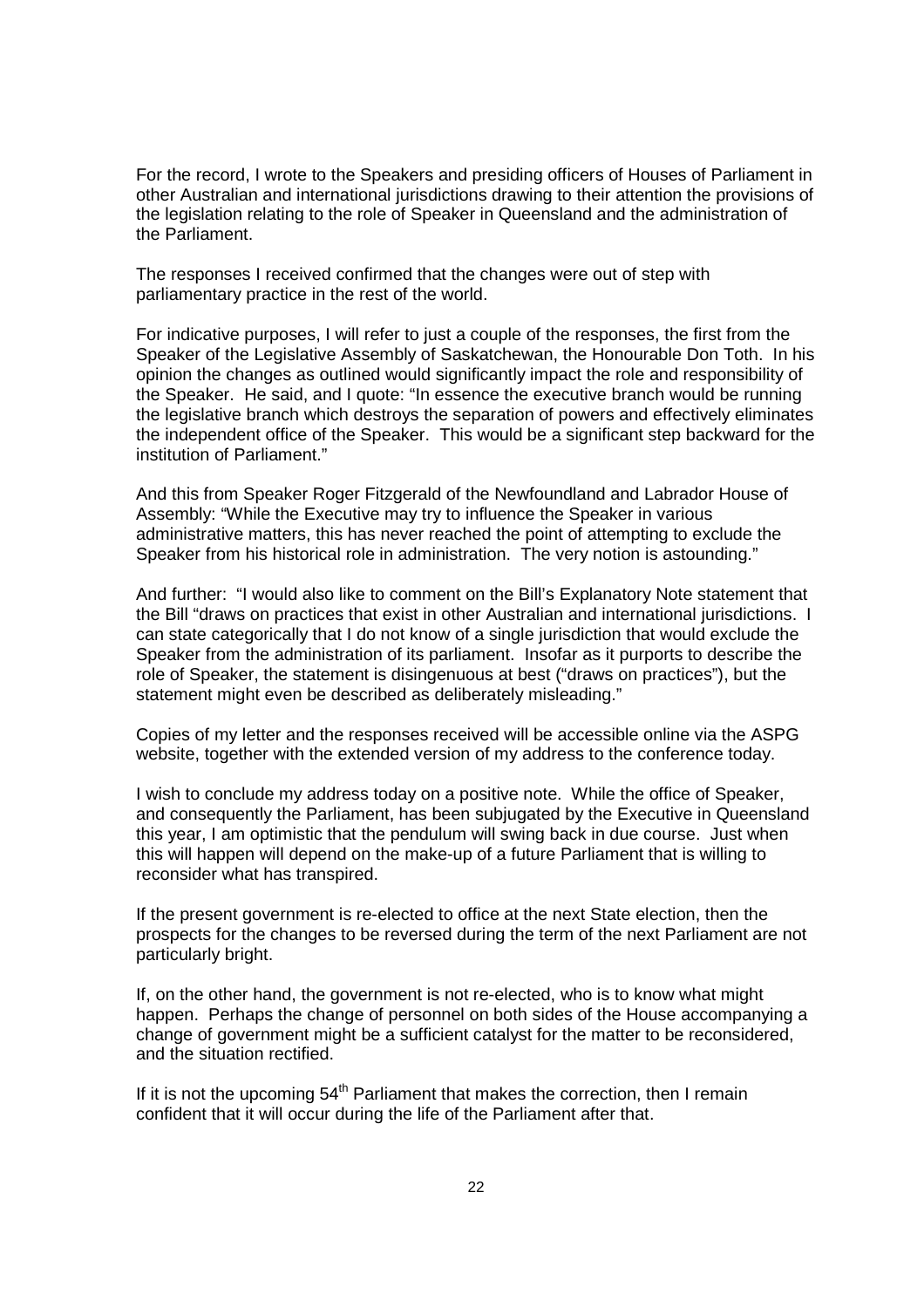My optimism is anchored in the fact that what was done to the office of Speaker in Queensland this year and to the Parliament is indefensible.

Indeed, I see what has happened as an opportunity to strengthen the independence of the office of Speaker and as a result the independence of the Parliament – in other words to strengthen and reinforce the separation of powers on which our system of democratic government is based.

The first step in this process would be legislative amendments reinstating the Speaker's administrative role and responsibilities and appointing the Speaker as chair of the Committee of the Legislative Assembly. The committee would relinquish those responsibilities for which it was not appropriate for the Speaker to be involved, for example, matters relating to the business of the House. These would be handled by a separate House committee.

These changes would essentially restore the position of Speaker to the central place it deserves to be in the parliamentary sphere of government, and needs to be for the purpose of establishing unambiguously the pre-eminent nature of the position of Speaker and the status and authority attaching to the position.

However, I believe there needs to be a number of further steps taken to further consolidate and safeguard the role of the Speaker, and by so doing to enhance the independence of the Parliament.

The Queensland constitution ought to be amended so as to formally recognise the Speaker as the independent and impartial representative of the Parliament. This matter was raised in the legal opinions provided by Professor Carney to which I made earlier reference.

He discussed how traditionally the Speaker had two key functions integral to the functioning of the Assembly. The Speaker chaired and controlled the proceedings of the House, and represented the House as a whole and spoke on its behalf as a separate and distinct institution of government. The appropriateness of the Speaker chairing the body responsible for the management of the Parliament stemmed from the integral function of the Speaker to represent the House as a whole.

Professor Carney pointed out how the representative function of the Speaker was expressly confirmed in the New South Wales constitution where the Speaker of the Legislative Assembly was recognised as the independent and impartial representative of the Assembly. He stated how the same position existed in Queensland as a matter of constitutional principle, although it was not expressly included in the Queensland constitution.

I see the virtue in Queensland enacting a similar provision in its constitution to that of New South Wales. It would give constitutional recognition not just to the position of Speaker but to how the Speaker was the independent and impartial representative of the Parliament. Hopefully, the presence of such a clause in the constitution would make a covetous Executive baulk at treating a Speaker in the manner in which the Executive in Queensland treated the Speaker of the State's Parliament this year.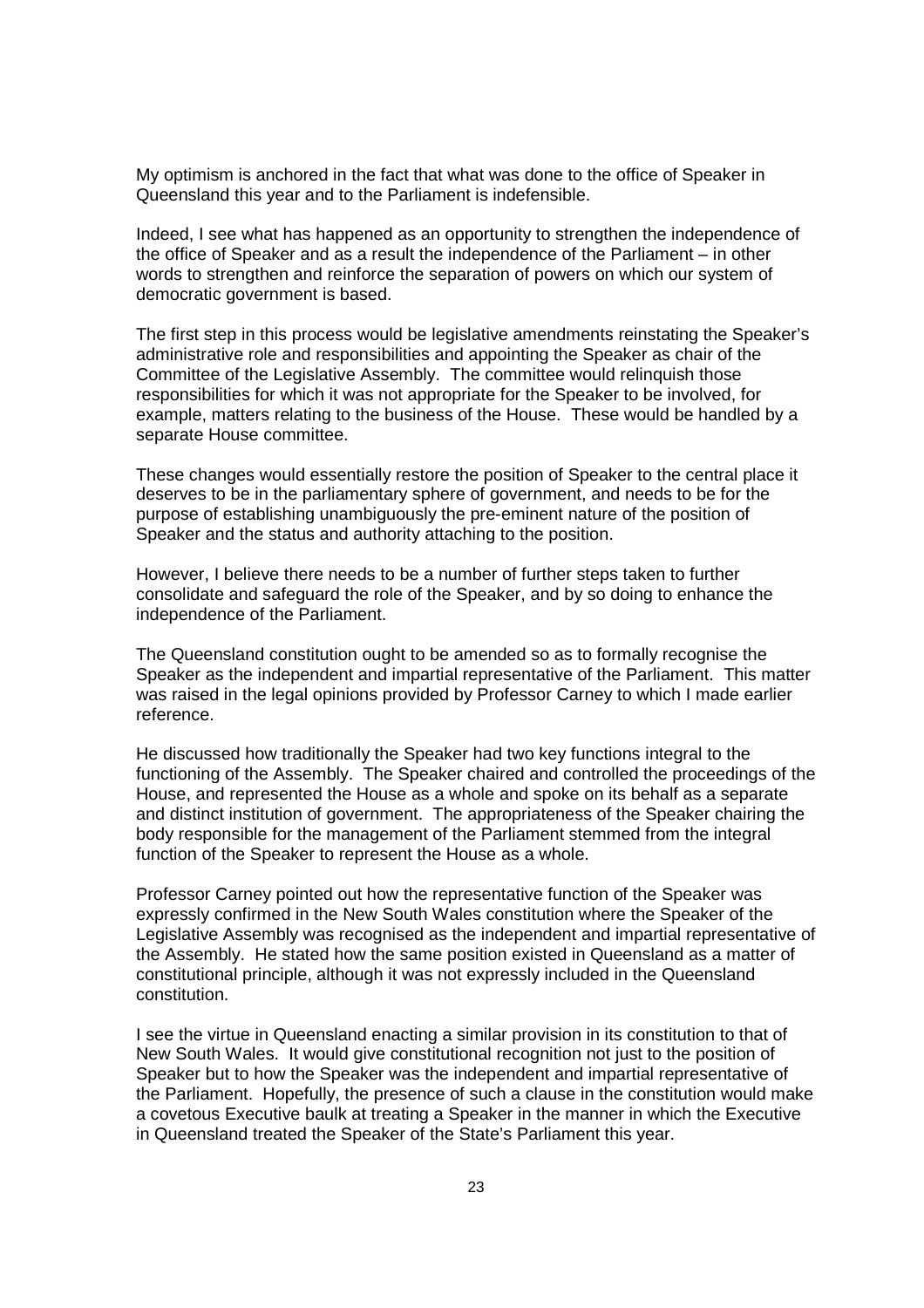Other measures that I see as worthwhile and necessary include elevating the Speaker in the State's order of precedence to a level equivalent to the Australian order of precedence.

Currently, the Speaker in Queensland ranks below Cabinet Ministers. I believe that as the head of one of the three branches of government, the Speaker deserves to rank ahead of Cabinet Ministers.

Previously in Queensland, the Speaker was paid a salary equivalent to that of a Cabinet Minister. That changed some years ago, and the Speaker receives a lesser salary. I believe that in terms of remuneration, the Speaker should receive the same salary as a Cabinet Minister.

A further change would be to end the practice of the Premier nominating and the Deputy Premier seconding the government's candidate for the position of Speaker. In the interests of giving symbolic expression to the separation of powers, I believe the current practice of the Speaker being nominated and seconded by the two most senior members of the Executive should cease. It would be more appropriate for the government's nominee for the position to be nominated and seconded by backbench government Members.

Another change that I would strongly recommend is that the Speaker does not attend party room meetings. Even though the Speaker does not attend these meetings as Speaker but rather with their Member of Parliament's hat on, I believe in giving practical effect wherever possible to the sentiment that that Speaker must not only be independent and impartial but also be seen to be independent and impartial.

And finally, I believe that in the interests of recognising the Speaker as the pre-eminent office-holder of the Parliament and as the representative of the House, the Speaker should be distinguished from other Members in some aspect of appearance or dress.

In the past this has been achieved through the Speaker wearing a wig. I am not advocating a return to that practice, but I do believe that perhaps by wearing a formal coat or some other item of apparel or clothing accessory the objective of the Speaker being distinguished by their appearance could be achieved.

While I readily acknowledge that this latter suggestion sits firmly in the symbolic category of measures to reinforce the role of Speaker and uphold the authority and dignity of the position, I believe it warrants consideration.

I close by offering the following advice to other Parliaments and other presiding officers who may be, like I was 12 months ago, if not entirely relaxed and comfortable about their relationship with the Executive at least not anxious about it.

Do not underestimate what the Executive may have in store. Do not expect to be consulted, or for the Executive to be up front about what it plans to do. Do not be lulled into a false sense of security by apparent safeguards in existing legislation. Do not take